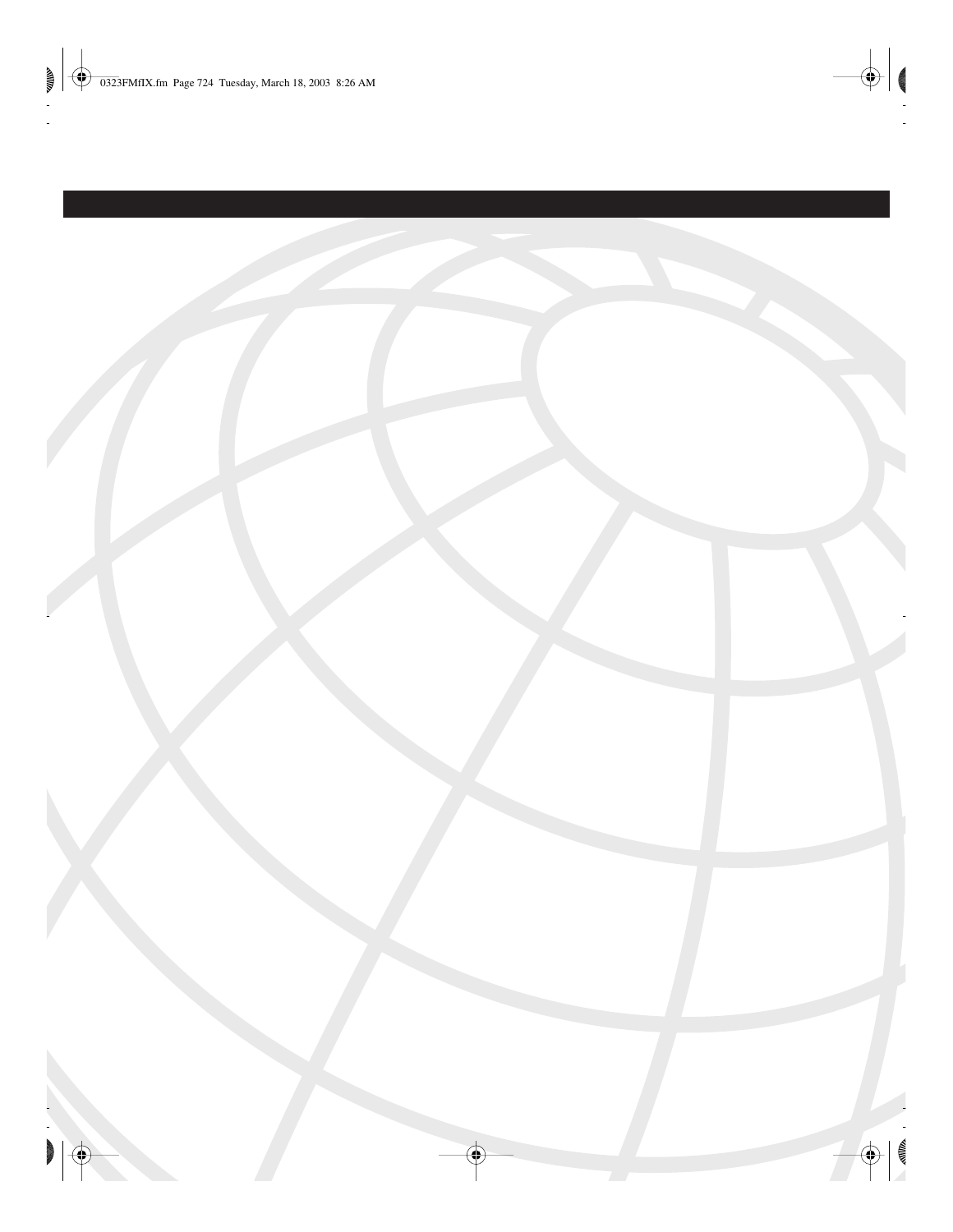### **I N D E X**

# **Symbols**

- /16, 38
- /24, 38
- ? (question mark), invoking Cisco IOS help menu, 550

# **Numerics**

2-way communication exchange process troubleshooting neighbor stuck in 2-way state, 156–157 troubleshooting neighbor stuck in exstart/ exchange state, 151–156 2-way state (neighbors), 119, 134

# **A**

ABRs, 78 configuring, 273–274 inter-area route summarization, 411 inter-area traffic, controlling, 269–270 routing table, displaying, 555–556 access lists applying to interfaces, 504 configuring, 501–502 creating, 503 SNMP, 462 activating OSPF, 271–272 ABR considerations, 273–274 ASBR considerations, 274–275 backbone router considerations, 275 network command, 272 adaptability as network design goal, 166 adding routers to OSPF networks, 85–88 addressing, 180 bit splitting, 184 discontiguous subnets, 185–186

naming schemes, 186 public versus private, 180–181 summarization, 181–182 VLSM, 185 adjacencies, 82 DRs, 83–84 selection process, 84–85 event logging, 591–593 troubleshooting, 136–138 versus neighbor relationships, 82–83 administrative distances, 341–342 altering, 313–314 agents (SNMP), 452 aggregates, 39 aggregation, 33 algorithms, distance vector, 55 allocating IP addresses, 184 altering administrative distance, 313–314 LSA default behavior blocking LSA flooding, 131 group pacing, 128–129 configuring, 130 ignoring MOSPF LSAs, 132 LSA retransmissions, 132 LSA transmission delay, 133 packet pacing, 131 routes to control redistribution, 397 analyzing network design requirements, 168–169 convergence, 170–171 deployment, 169 load balancing, 170 ANSI (American National Standards Institute) X3S3.3 committee, 54 APNIC (Asia Pacific Network Information Centre), 21 application layer (OSI), 9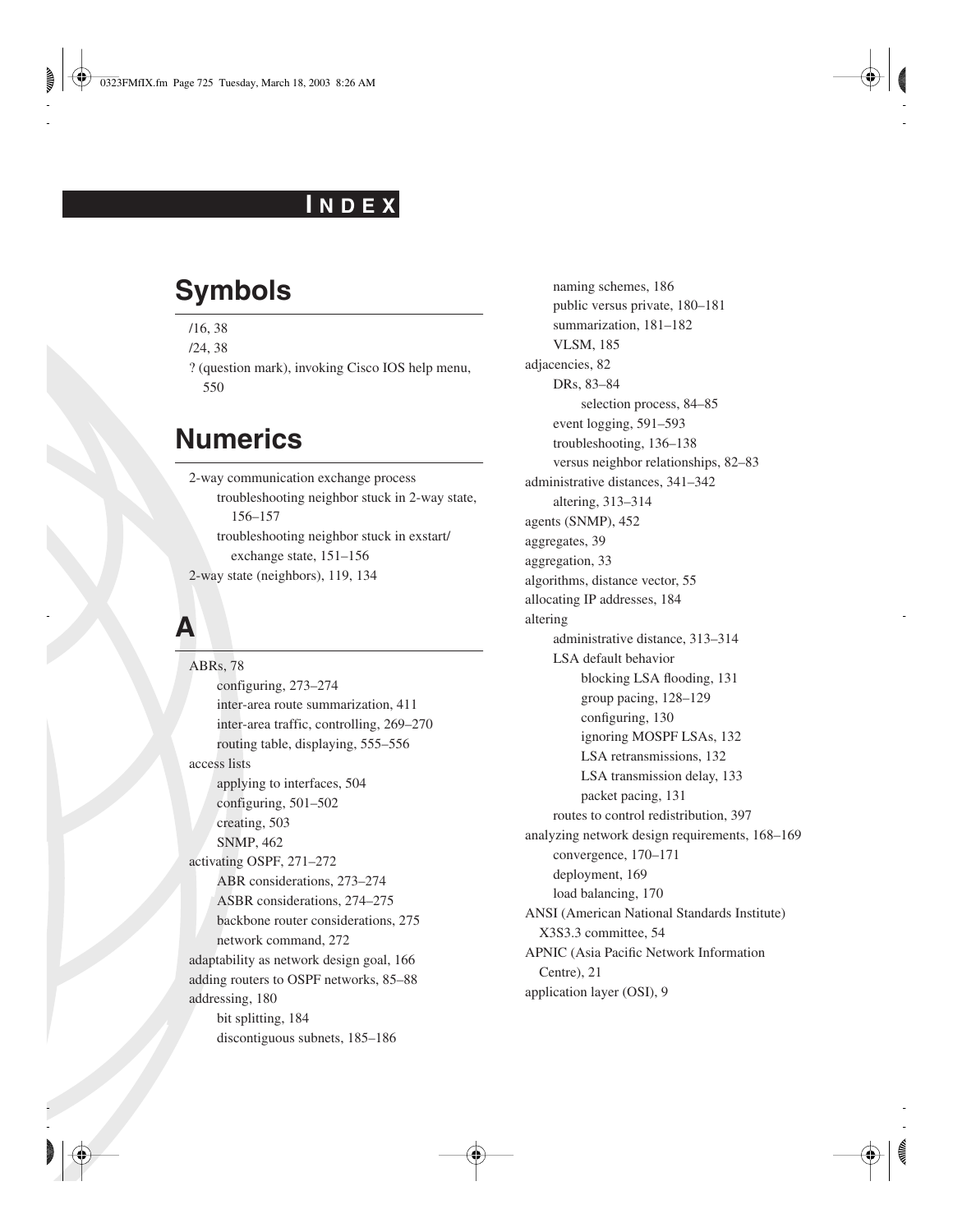applications Cisco ConfigMaker, 446 CiscoView, 444–445 CiscoWorks, 445 applying access lists to interfaces, 504 distribute lists, 361–363 architectures point-to-point, 6–55 selecting, 618, 631– 674, 688–699 area 0, 75 connecting to, 215–217 example configuration, 217–230 area default-cost command, 306–309 Area ID field (Hello packets), 126 area range command, 309–313 configuring area route summarization, 413 area routes, summarizing, 411–413 areas, 74 ABRs, 78 area 0, 75 backbone design, 206–207 characteristics of, 74 configuring, 285–288 design rules, 74 designing, 200 naming conventions, 204 tunable parameters, 202–204 external routing, 73 hierarchical network design, 174–175 inter-area routing, 72–73 intra-area routing, 72 NSSAs, 76 design, 212–214 RFC 1587, 716–717 Type 7 LSAs, 110 standard design, 205 stub area design, 207–211 stub areas, 75 characteristics, 75 restrictions, 75

totally stubby areas, 76 TSA design, 212 ARIN (American Registry for Internet Numbers), 21, 71 ARPAnet, development of link-state routing protocols, 64 AS (autonomous system), 71 areas, 74 area 0, 75 characteristics of, 74 design rules, 74 NSSAs, 76 stub areas, 75 numbers, prepending, 664 AS\_path attribute (BGP), 663 ASBRs, 78 configuring, 274–275 routing table, displaying, 555–556 summary LSAs, 108 assessing need for security, 467

assigning metrics to redistributed protocols, 354–358 network addresses, 22 subnet masks, 29 ATM (asynchronous transfer mode), 18 ATM switching versus MPLS, 687 attempt state (neighbors), 118, 133 attributes (BGP), 663 authentication, 479, 504–505 benefits of, 480 deploying, 481 MD5, 483 configuring, 483–488 configuring on virtual link, 489–491 null authentication, configuring, 492 on virtual links, troubleshooting, 492 plaintext, 482 auto-cost reference-bandwidth command, 259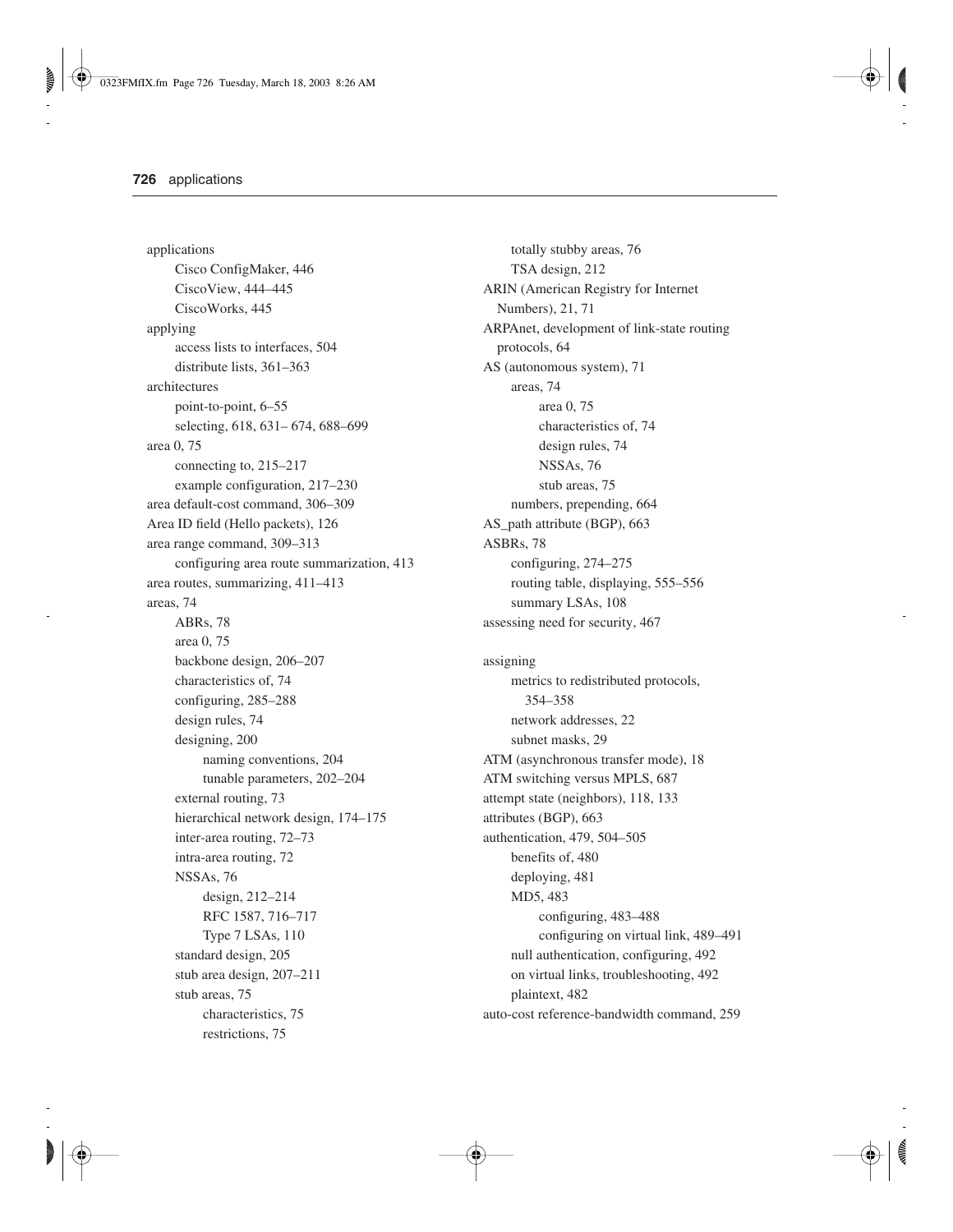autonomous system external LSAs, 109 autonomous systems, 657 avoiding redistribution loops, 364

### **B**

backbone area design, 75, 206–207 hierarchical, 173 backbone routers, 79 configuring, 275 backup configuration files, 476 Backup Designated Router field (Hello packets), 126 bandwidth in hierarchical networks, 199 banners, unauthorized use notifications, 477 BDRs, selecting, 84–85 Bellman, R.E., 55 Bellman-Ford protocols. *See* distance vector routing protocols benefits of MPLS, 686 of summarization, 408 Best Effort routing, 687–688 BGP (Border Gateway Protocol), 660 AS\_path attribute, 663 attributes, 663 characteristics, 661 dual-homed networks, 662 dynamic route injection, 665 EBGP, 664 IBGP, 664 interaction with OSPF, 665–667 keepalive messages, 663 messages, 663 path vector, 663 peer routers, 662 recursive routing, 671–673 redistribution, 673–679 routing dependencies, 667 routing loops, preventing, 663

static route injection, 665 synchronization, 668–669 negative impact of, 669–671 troubleshooting case study, 680–683 bidirectional communication, exchange process, 126–127 bit splitting, 184 bit V, 711 broadcast networks, 80 configuring, 277 broadcast storms, 29 broadcast traffic, 28 building shortest-path tree, 93–95

### **C**

cable modems, 18 calculating cost metric, 257–260 number of required adjacencies, 83–84 shortest paths, SPF algorithm example, 66 candidate database, 93 case studies BGP, 680–683 router and firewall deployment, 518–529 Secure IOS template, 506–517 caveats for implementing summarization, 409 effects on routing table, 418–419 with VLSM, 426–428 CEF (Cisco Express Forwarding), verifying operation, 701–703 characteristics of areas, 74 of BGP, 661 of link-state database, 115 of OSPF, 53, 69 of  $RIPv1, 56$ of stub areas, 75 Checksum field (Hello packets), 126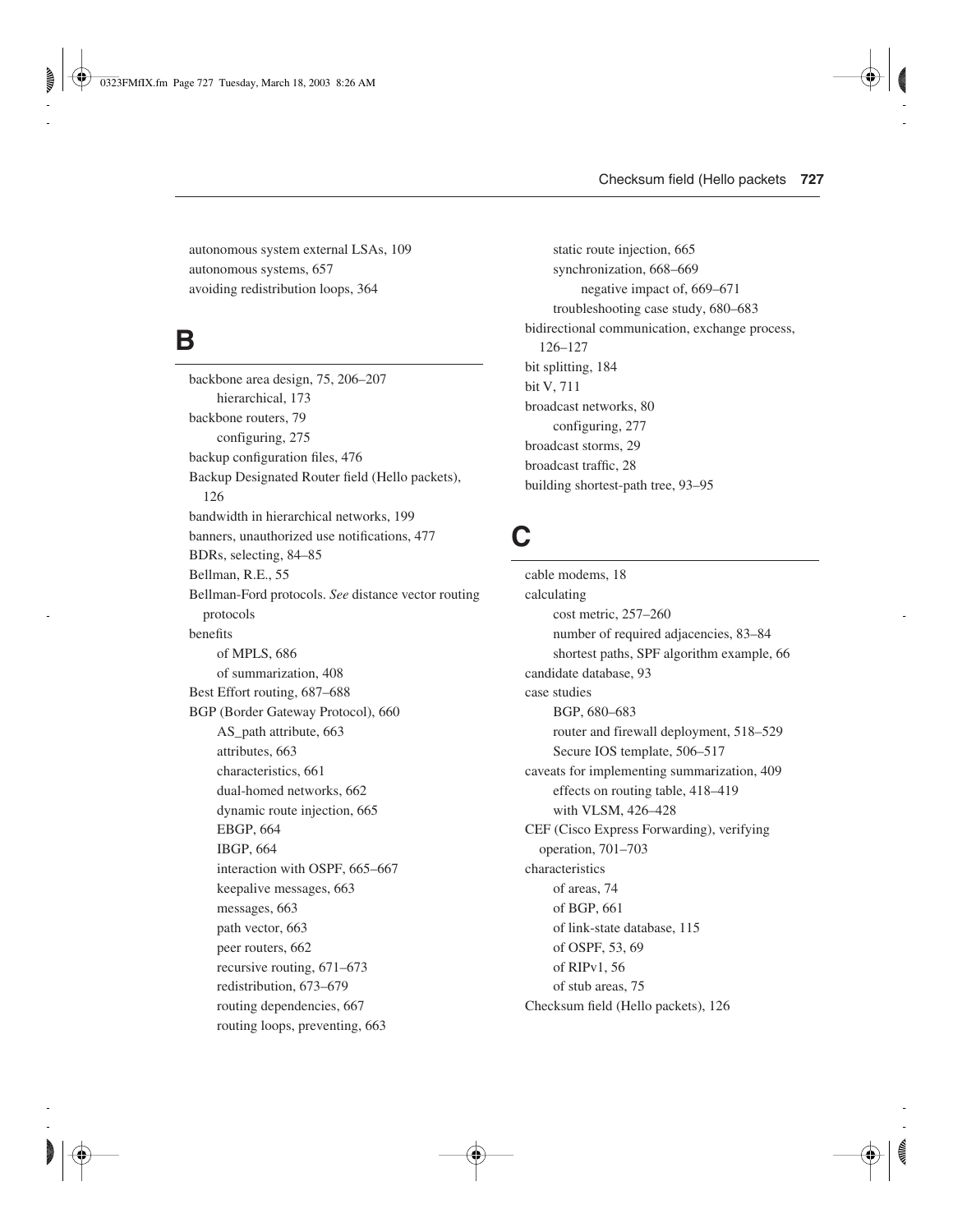CIDR (classless interdomain routing) as routing protocol selection criteria, 61 design guidelines, 37 manual IP prefix computation, 40–41 need for, 31–32 network validation, 37–38 translation table, 39–40 Cisco ConfigMaker, 446 Cisco IOS Software features, 188 help menu, invoking, 550 password encryption, 474 Cisco MIBs, 459–461 CiscoView, 444–445 CiscoWorks, 445 clarifying PVCs in point-to-multipoint networks, 136–138 Class A addresses, 22 Class B addresses, 22 Class C addresses, 23 Class D addresses, 23 Class E addresses, 23 classful protocols, summarizing, 410 classful routing, 34 classless routing, 34 clear ip ospf command, 585 clear ip ospf counters command, 585–586 clear ip ospf process command, 586 clear ip ospf redistribution command, 587 clearing OSPF processes, 586 commands area default-cost, 306–309 area range, 309–313 area range summarization, 413 auto-cost reference-bandwidth, 259 clear ip ospf, 585 clear ip ospf counters, 585–586 clear ip ospf process, 586 clear ip ospf redistribution, 587 debug ip opsf events, 136 debug ip ospf adjacency, 591–593

debug ip ospf events, 134, 593–595 debug ip ospf flood, 595–597 debug ip ospf hello, 597 debug ip ospf lsa-generation, 598–599 debug ip ospf monitor, 599–600 debug ip ospf packet, 600–601 debug ip ospf retransmission, 602 debug ip ospf spf, 602 external keyword, 603–604 inter keyword, 604–608 intra keyword, 608–614 debug ip routing, 614–615 default-metric, 354 get request (SNMP), 450 how ip ospf database database-summary, 563–564 ip classless, 39 ip ospf cost, 259 ip ospf hello-interval, 124 ip ospf name-lookup, 541 ip ospf priority, 82, 88 ip ospf transmit-delay, 133 log-adjacency-changes, 549 neighor, 230–231 network, 272 next-hop-self, 673 redistribute, 343–344, 354 redistribution, 78, 345–346 reference-bandwidth, 259 SETREQUEST, 451 show frame-relay map, 137 show ip ospf, 97, 550–553 show ip ospf border-routers, 555–556 show ip ospf database, 100, 556–560 show ip ospf database asbr-summary, 560–562 show ip ospf database external, 564–566 show ip ospf database network, 566–568 show ip ospf database router, 568–570 show ip ospf database summary, 570–572 show ip ospf delete, 572–575 show ip ospf events, 575–578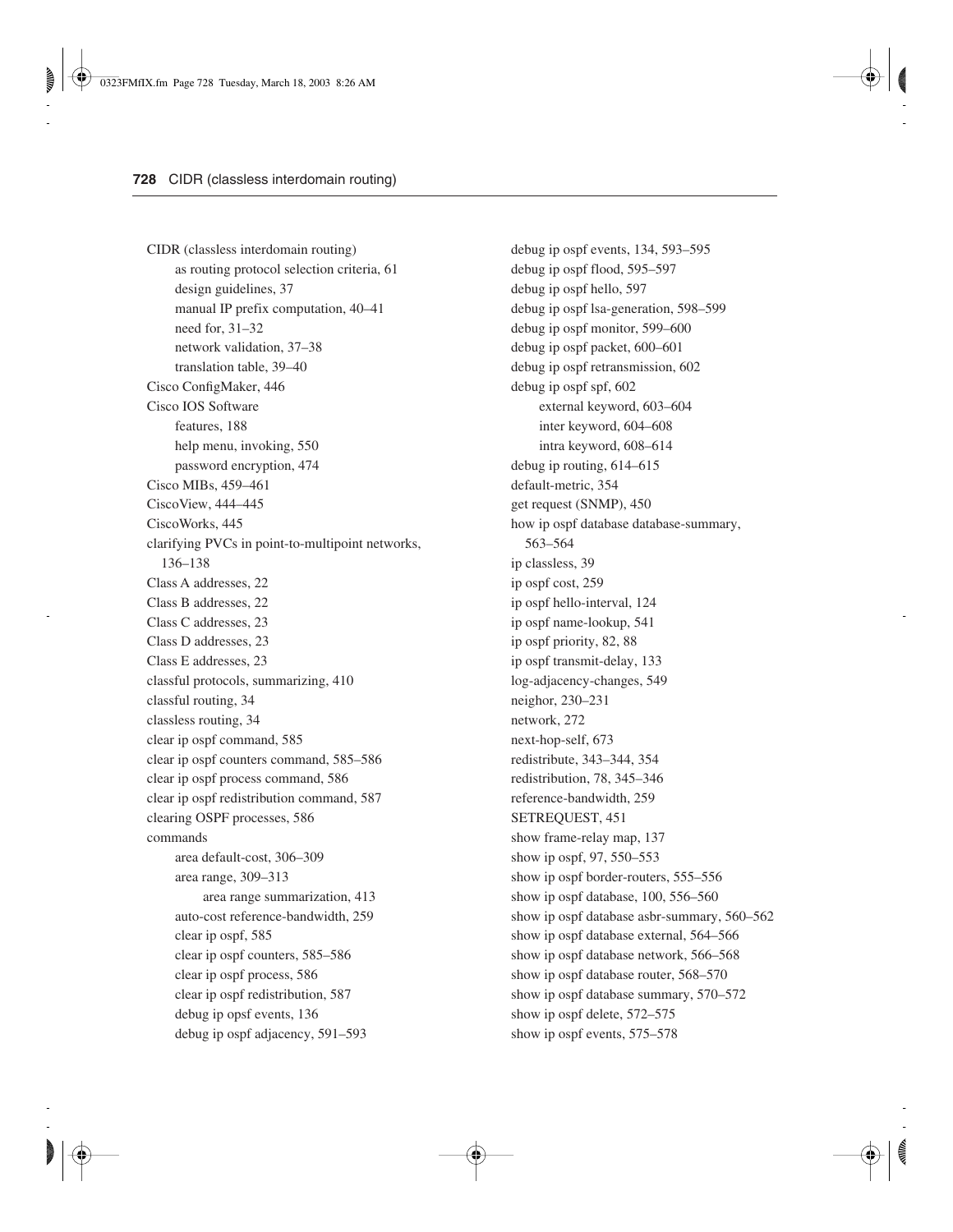show ip ospf flood-list, 579 show ip ospf interface, 553–555 show ip ospf maxage-list, 579 show ip ospf neighbor, 98, 138, 580–581 show ip ospf neighbor detail, 582 show ip ospf stat, 583–584 show ip ospf summary-address, 585 show ip ospf virtual-links, 583 show ip route, 416 show logging, 544–545 show memory, 547 show mpls forwarding-table, 702 summary-address, configuring external route summarization, 416–417 communication, exchange process, 126–127 troubleshooting neighbor stuck in 2-way state, 156–157 troubleshooting neighbor stuck in exstart/ exchange state, 151–156 community strings configuring, 477–478 SNMP, 462 components of SNMP, 447–449 configuring access lists, 501–502 area 0, example, 217–230 areas, 285, 287–288 NSSAs, 297–309 route summarization, 412–413 stub, 289–293 summarization, 309–313 TSAs, 294–295 backbone routers, 275 broadcast networks, 277 DNS lookups, 541 DRs, 266 external route summarization, 414–418 group pacing, 130 loopback interfaces, 81, 96, 264–266 MD5 authentication, 483–488

MD5 authentication on virtual link, 489–492 MPLS in OSPF networks, 696–697, 700–701 network command, 272 network type, 276–277 nonbroadcast networks, 278 nonbroadcast point-to-multipoint interfaces, 231–232 on-demand circuits, 324–328 point-to-multipoint networks, 279–282 point-to-point networks, 283–284 redistribution, 343–344 between RIP and OSPF, 366–374, 390–391 default routes, 348–353 distribute lists, 363, 398–403 EIGRP into OSPF, 380–385 mutual redistribution, 392 on connected routes, 376–380 route maps, 344, 365 route tagging, 393–395 RID, 264 SNMP community strings, 477–478 stub area, 208–211 summarization, 411 SYSLOG, 543–546 date and time stamping, 546 logging neighbor state changes, 548–549 logging to internal buffer, 546–547 logging to SYSLOG server, 547 user authentication, 504–505 connected routes, redistribution, 376–380 connecting to area 0, 216–217 connectivity, troubleshooting, 136–138 neighbor relationships, 149–157 control information exchange, 13 controlling access to network equipment, 493–500 inter-area traffic, 269–270 redistribution, 396–397 with route filtering, 398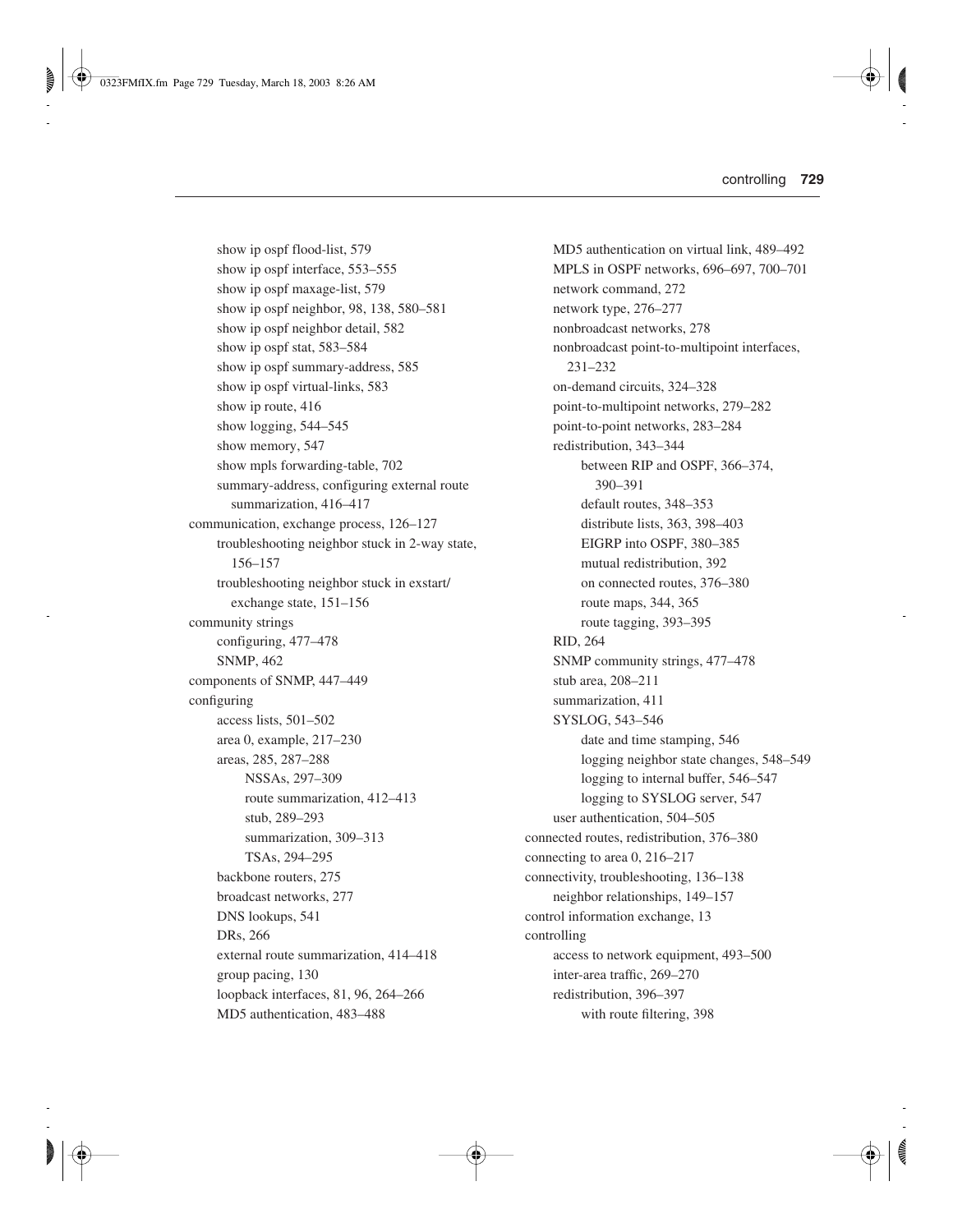conventional Best Effort routing, 687–688 convergence, 51, 67, 261 altering with dead timer, 262 altering with Hello timer, 261 altering with SPF timer, 262–263 as routing protocol selection criteria, 60 requirements, 170–171 cost effectiveness as network design goal, 166 cost metric, 256–260 altering to control redistribution, 396 for external routes, 267 creating access lists, 503 criteria for routing protocol selection, 57 business considerations, 62 multivendor environments, 63 proven technologies, 63 standards, 63 operational considerations, 57 IP address management, 59 IP encapsulation support, 59 routing hierarchies, 58 supported protocols, 57 technical considerations, 60 CIDR support, 61 convergence, 60 extensibility, 62 load sharing, 61 metrics, 61–62 physical media support, 62 routing updates, 61 scalability, 62 VLSM support, 61

# **D**

data elements, 453 data encryption, 478–479 data link layer, 11 database information, displaying, 560–562 database synchronization (link-state database), 116, 119–120

datagrams, fragmentation, 15 date and time stamping SYSLOG entries, 546 DD (database descriptor) packets, 120–122 dead interval, 124 dead timer, effect on convergence, 262 debug commands minimizing debug command processing overload, 588 output, timestamping, 589 when to use, 587 debug ip ospf adjacency command, 591–593 debug ip ospf events command, 134–136, 593–595 debug ip ospf flood command, 595–597 debug ip ospf hello command, 597 debug ip ospf lsa-generation command, 598–599 debug ip ospf monitor command, 599–600 debug ip ospf packet command, 600–601 debug ip ospf retransmission command, 602 debug ip ospf spf command, 602 external keyword, 603–604 inter keyword, 604–608 intra keyword, 608–614 debug ip routing command, 614–615 default routes, 50, 318–321, 347 configuring, 348–353 default-metric command, 354 demand circuits, RFC 1793, 718–719 deploying firewalls, case study, 518–529 neighbor router authentication, 481 OSPF, 187–188 Designated Router field (Hello packets), 126 designing OSPF networks, 164 addressing, 180 bit splitting, 184 discontiguous subnets, 185–186 naming schemes, 186 public versus private, 180–181 summarization, 181–182 VLSM, 185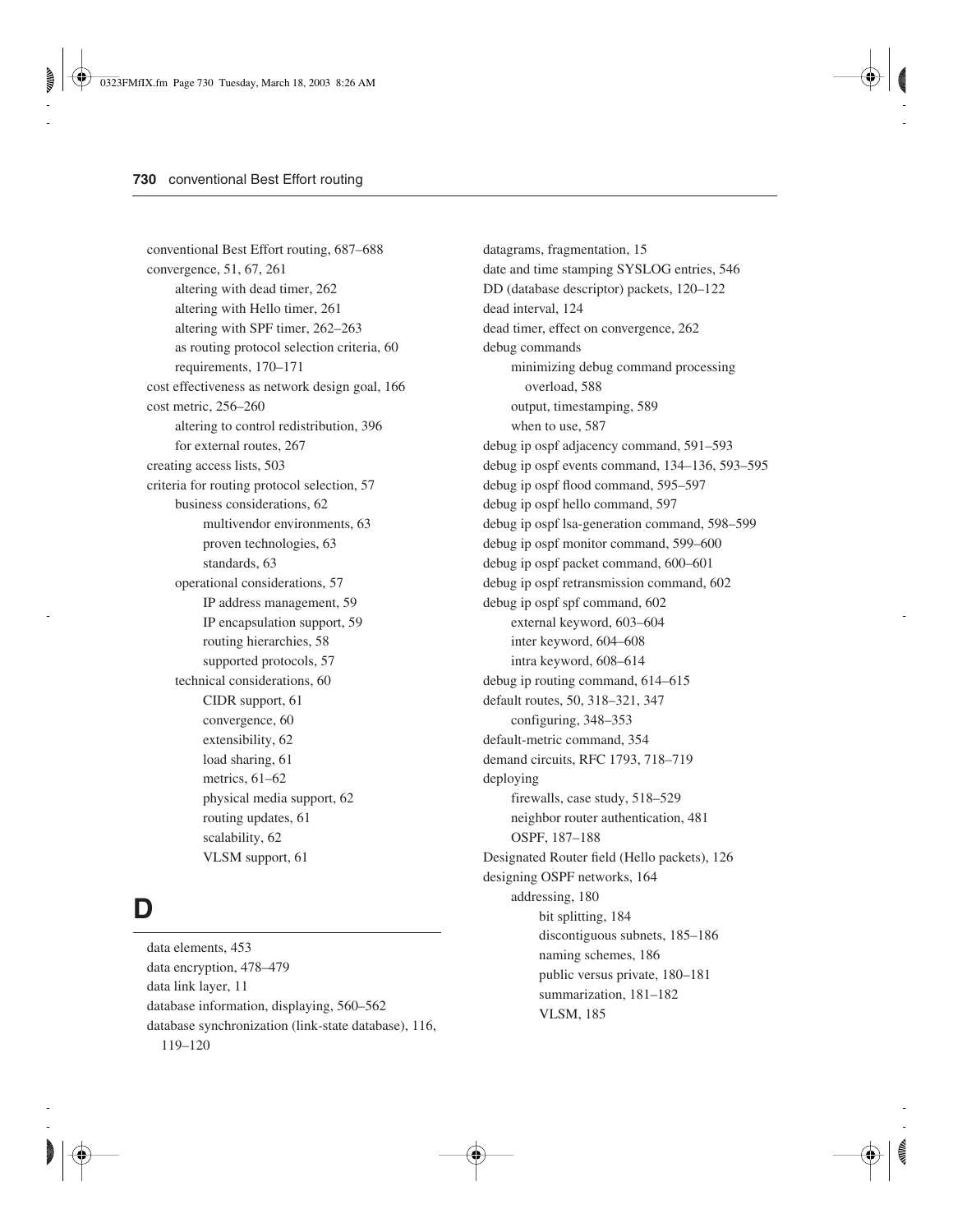areas, 74, 200 backbone area design, 206–207 configuring, 285–288 naming, 204 NSSAs design, 212–214 route summarization, 411–413 standard area design, 205 stub area design, 207–211 TSA design, 212 tunable parameters, 202–204 broadcast network configuration, 277 goals of adaptability, 166 cost effectiveness, 166 functionality, 165 manageability, 166 scalability, 165–166 hardware provisioning, 186 hierarchical networks, 71 neighbor command, 230–231 network management, 189 nonbroadcast network configuration, 278 nonbroadcast point-to-multipoint configuration, 231–232 NSSAs, configuring, 297–309 point-to-multipoint network, 280–282 point-to-multipoint network configuration, 279 point-to-point network, 283–284 protocol deployment, 187–188 requirements, analyzing, 168–171 scalability, 189–190 security golden rules, 467 conduct cost-benefit analysis, 469 controlling your secrets, 470 documenting security plan, 468–469 identifying your assumptions, 470 know your enemy, 469 know your weaknesses, 472 limiting scope of access, 472 limiting your trust, 472

physical security, 473 remembering human factors, 471 selecting network type, 276–277 stub areas, configuring, 289–293 summarization, private addressing schemes, 424 topologies fully meshed, 171 hierarchical, 171–179, 191–199 topoologies, 171 hierarchical, 190 TSAs, configuring, 294–295 virtual links, 215 connecting to area 0, 216–217 example configuration, 217– 230 partitioned area 0, 215 development of MPLS, 684–686 of SNMP, 447 of TCP/IP protocol suite, 14 devices, 77 ABRs, 78 ASBRs, 78 backbone routers, 79 internal routers, 78 restricting access, 493–500 Dijkstra's SPF algorithm, 255–256. *See also* SPF convergence, 261 altering with dead timer, 262 altering with Hello timer, 261 altering with SPF timer, 262–263 cost metric, 256–260 DR, configuring, 266 loopback interfaces, configuring, 264–266 RID, configuring, 264 Dijkstra, Edsger W., 64 discontiguous subnets, 185–186 displaying buffer-logged messages, 546 detailed packet information, 600–601 external LSA information, 564–566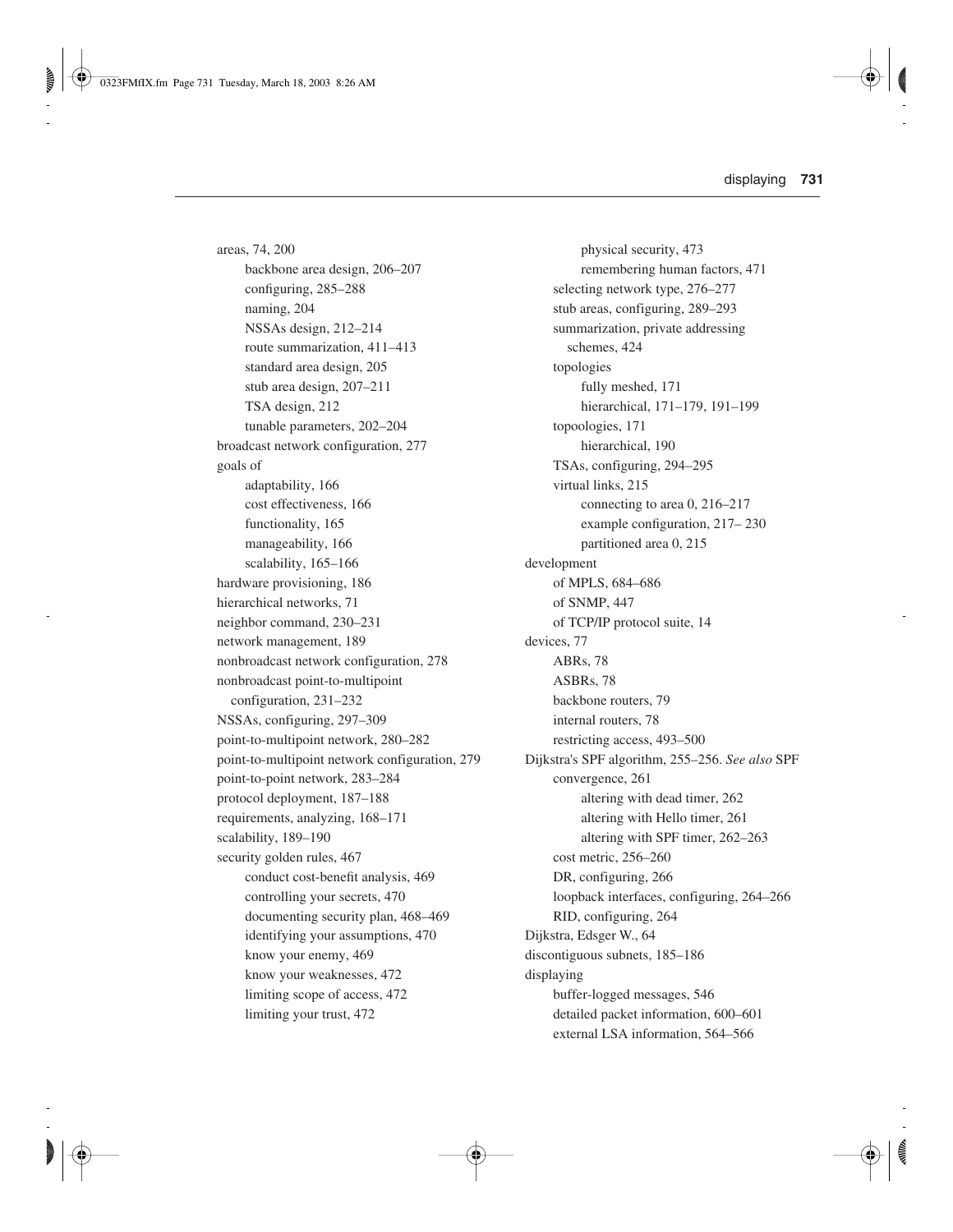flooding protocol-related events, 598–599 free processor memory on router, 547 Hello information, 597 link-state database, 89–93 log events, show logging command, 544–545 LSA summary information, 563–564 neighbor information, 99, 101 on per-interface basis, 580 network LSA information, 566–568 router LSA information, 568–570 routing process information, 550 SPF-related events, 602–614 summary address information, 585 topology database information, 556–560 virtual link parameters, 583 distance vector routing protocols, 55 RIPv1 characteristics, 56 distribute lists, 398–403 applying, 361–363 distributed maps, 52 distributing default routes, 318–321 DLC (data link control) address, 11 DLCIs (data-link connection identifiers), 11 DMZ (demilitarized zone), creating for private address summarization, 424–425 documentation creating security plan, 468–469 OFPF-related RFCs, 707–722 dotted decimal notation, 21 Down state, 133 down state (neighbors), 118 DRs (designated routers), 83–84 configuring, 266 link-state ID, 106 network LSAs, 105 selection process, 84–85, 195 DSL (digital subscriber line), 18 DSN lookups, performing, 541 dual-homed networks, 662 DWDM (dense wave division multiplexing), 19 dynamic route injection, 665

dynamic routing protocols, 49, 656 IS-IS, 54 routing tables, 51

#### **E**

E1 routes, 73, 267–269 E2 routes, 73, 267–269 EBGP (External Border Gateway Protocol), 664 ECMP (equal cost multiple path), 315–318 EGP (Exterior Gateway Protocol), 656 role in networks, 656–659 versus IGPs, 658 egress LSRs, 697 EIGRP (Enhanced Interior Gateway Protocol), redistribution into OSPF, 380–385 enable secret passwords, 475 encapsulation, 13 establishing adjacencies, 82–83 neighbor relationships, 81–82 Ethernet, 16 events, displaying information, 593–595 example LSA operation, 113–116 examples of area 0 configuration, 217, 229–230 of hierarchical network design, 177–179 of SPF, 65–66 exchange process, 126–127 exchange state (neighbors), 119, 134 exstart state (neighbors), 119, 134 extensibility as routing protocol selection criteria, 62 external keyword, debug ip ospf spf command, 603–604 external LSAs, displaying information, 564–566 external routes, 71–73, 267, 347 E1, 269 E2, 269 redistribution into BGP, 677–679 summarizing, 411, 414–418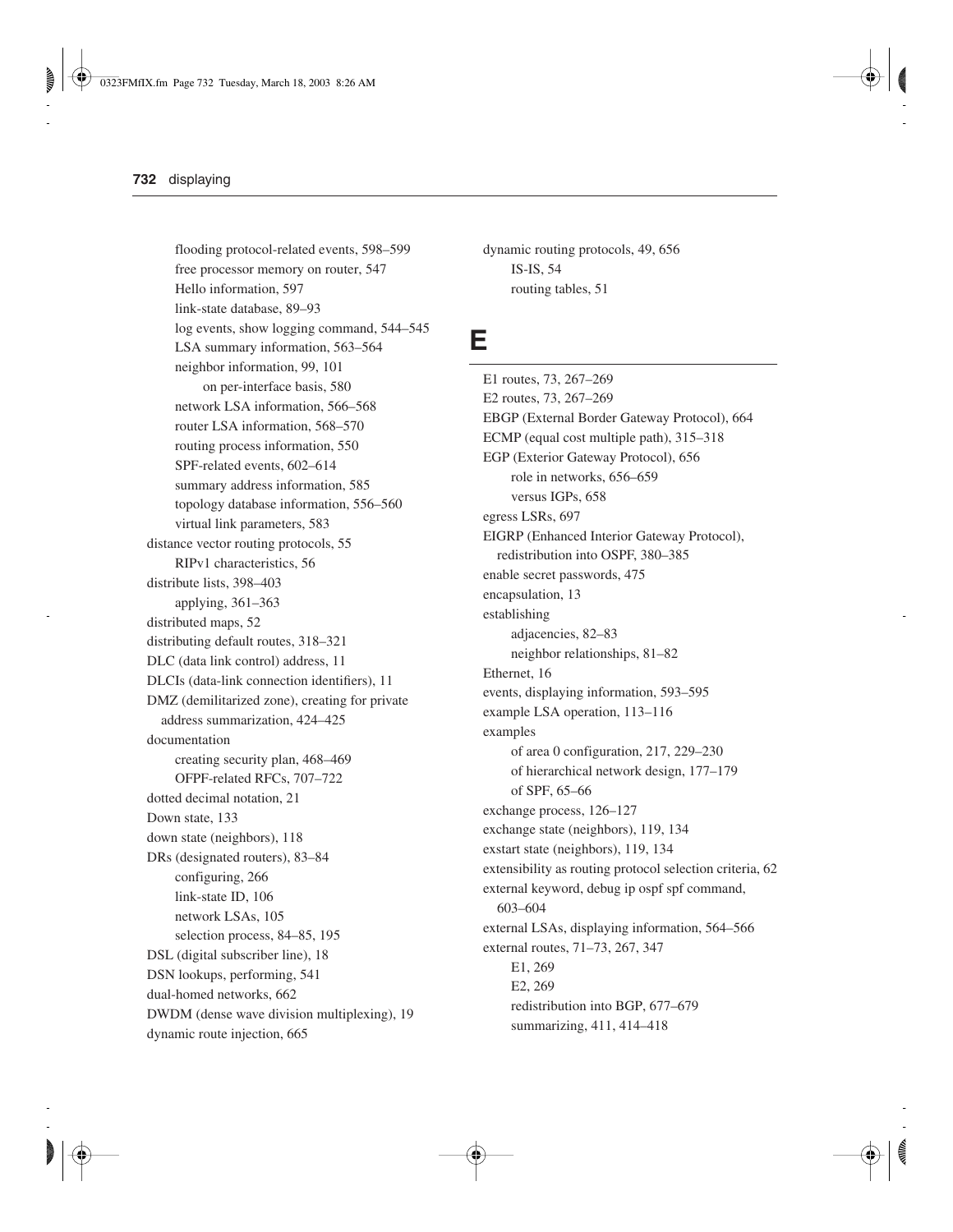## **F**

Fast Ethernet, 17 FDDI (Fiber distributed data internetworking), 17 features of Cisco IOS Software, 188 FEC (Forwarding Equivalency Class), 690 fields of Hello packets, 126 filtering routes to control redistribution, 398 Type 7 LSAs, 306 firewall deployment, case study, 518–529 first octet rule, 24, 27 flooding, 127–128 prevention of, 131 flooding scope, 107 forwarding packets, 49 fragmentation, 15 Frame Relay, 17 PVCs, clarifying in point-to-multipoint networks, 136–138 frames, 15 full SPF algorithm, 70 full state (neighbors), 120, 134 fully meshed topologies, 171 functionality as network design goal, 165 of SPF, 68 of TCP, 15

# **G**

gateway of last resort, 50 generating default routes, 318–321 get request commands, 450 GETRESPONSE command (SNMP), 452 Gigabit Ethernet, 17 golden rules of redistribution, 342–343 group pacing, 128–129 configuring, 130 group-membership-LSAs, 714

# **H**

hardware provisioning, 186 Hello interval, manipulating, 124 hello packets, 122 displaying information, 597 HelloInterval field (Hello packets), 126 Hello protocol, 123–124 initialization, 139, 143–148 operational variations, 124 packet format, 125–126 Hello timer, effect on convergence, 261–262 help menu (IOS), invoking, 550 hidden commands debug ip ospf monitor, 599–600 show ip ospf delete, 572–575 show ip ospf events, 575–578 show ip ospf maxage-list, 579 show ip ospf stat, 583–584 hierarchical IP address structure, 27 classful routing, 34 classless routing, 34 effect on summarization, 420–424 route summarization, 33–34 subnet masks, 29–31 subnetting, 28 CIDR, 32, 37–41 restrictions, 31 VLSM, 31–32, 35–37, 41–42 supporting summarization, 406 hierarchical routing, 58 adjacencies, 82 versus neighbors, 82–83 area design, 174–175 areas per ABR, calculating, 192 sizing, 191–192 backbone design, 173 bandwidth usage, 199 calculating neighbors per router, 194–195 design techniques, 71 example, 177–179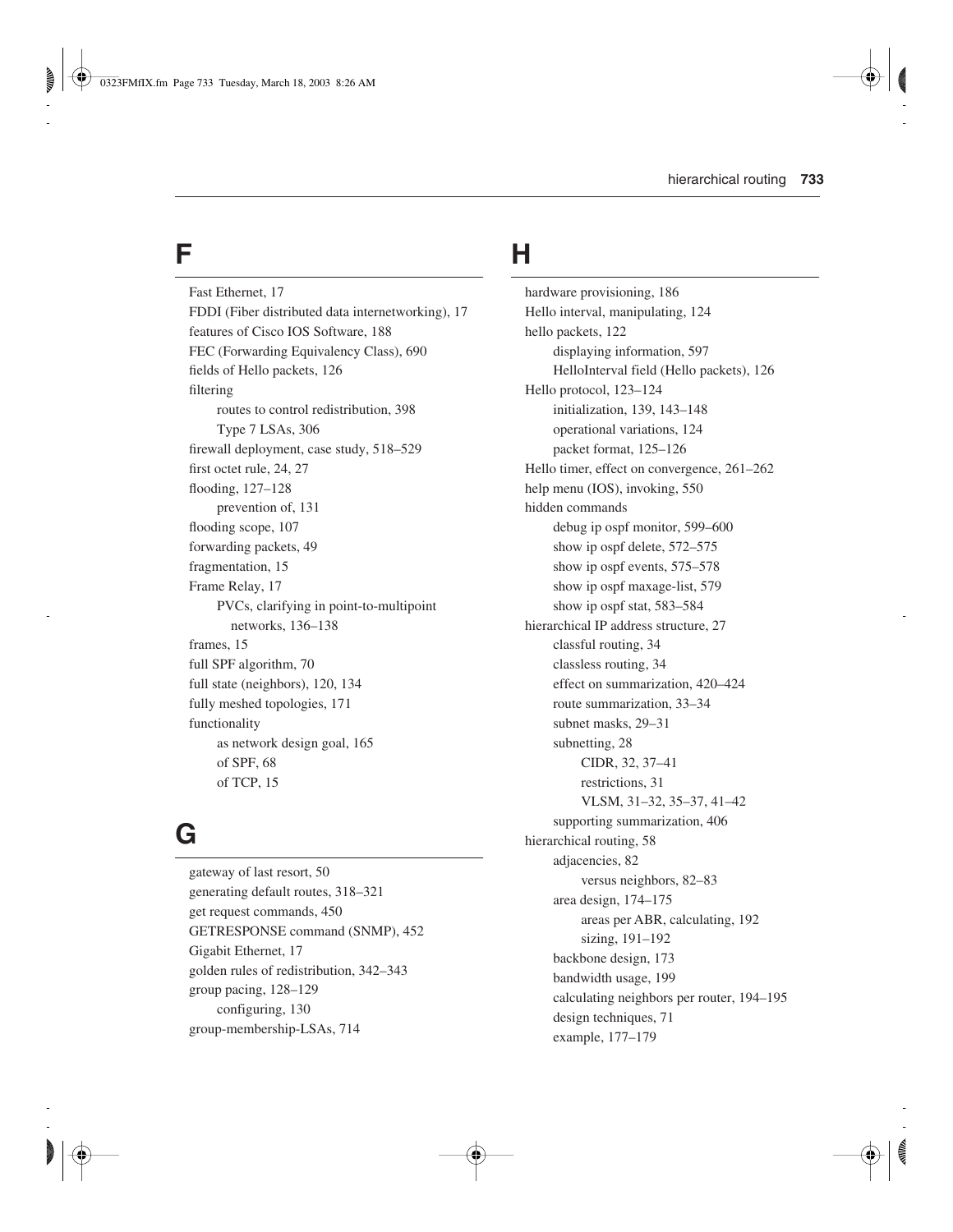LSDB, 197–199 neighbor relationships, 81–82 displaying information, 99–101 network types broadcast, 80 NBMA, 80 point-to-multipoint, 80 point-to-point, 80 router types, 77 ABRs, 78 ASBRs, 78 backbone routers, 79 DRs, 83–85 internal routers, 78 RIDs, 80 security, 199 selecting DR, 195 stub areas, 175, 177 host addresses, 21

### **I**

IBGP, 664 identifying state of neighbor relationships, 138 IETF (Internet Engineering Task Force) development of SNMP, 447 OSPF-related RFCs, 707–722 ignoring MOSPF LSAs, 132 IGPs (interior gateway protocols), 51, 656 IBGP, 664 role in networks, 656–659 synchronization with BGP, 668–669 negative impact of, 669–671 versus EGPs, 658 implementing MPLS in OSPF networks, 696–697, 700–701 on-demand circuits, 324 summarization caveats, 409 reasons for, 408

rules, 409–410 with DMZ, 424–425 VLSM with summarization, 428 init state (neighbors), 119, 133 initialization, 139, 143–148 Integrated IS-IS (Intermediate System-to-Intermediate System), 54 inter keyword, debug ip ospf spf command, 604–608 interaction of OSPF and BGP, 665–667 inter-area routing, 71–73, 105, 411 summarization, 411 traffic, controlling, 269–270 inter-domain routing, BGP, 661 interior gateway protocols. *See* IGPs internal routers, 78 internal routes, redistribution into BGP, 676– 679 interoperability of VLSM with routing protocols, 429–430 intra keyword, debug ip ospf spf command, 608–614 intra-area routing, 71–72, 105, 411 ip access-list command, log keyword, 544 IP addressing, 21 allocation, 184 assignment and redistribution, 406 Class A addresses, 22 Class B addresses, 22 Class C addresses, 23 Class D addresses, 23 Class E addresses, 23 classful routing, 34 classless routing, 34 dotted decimal notation, 21 reserved addresses, 24 role of, 27 route summarization, CIDR, 33–34 subnet masks, 29–31 subnet quantities for classes, 24–26 subnetting, 21, 28 CIDR, 32, 37–41 restrictions, 31 VLSM, 31–32, 35–37, 41–42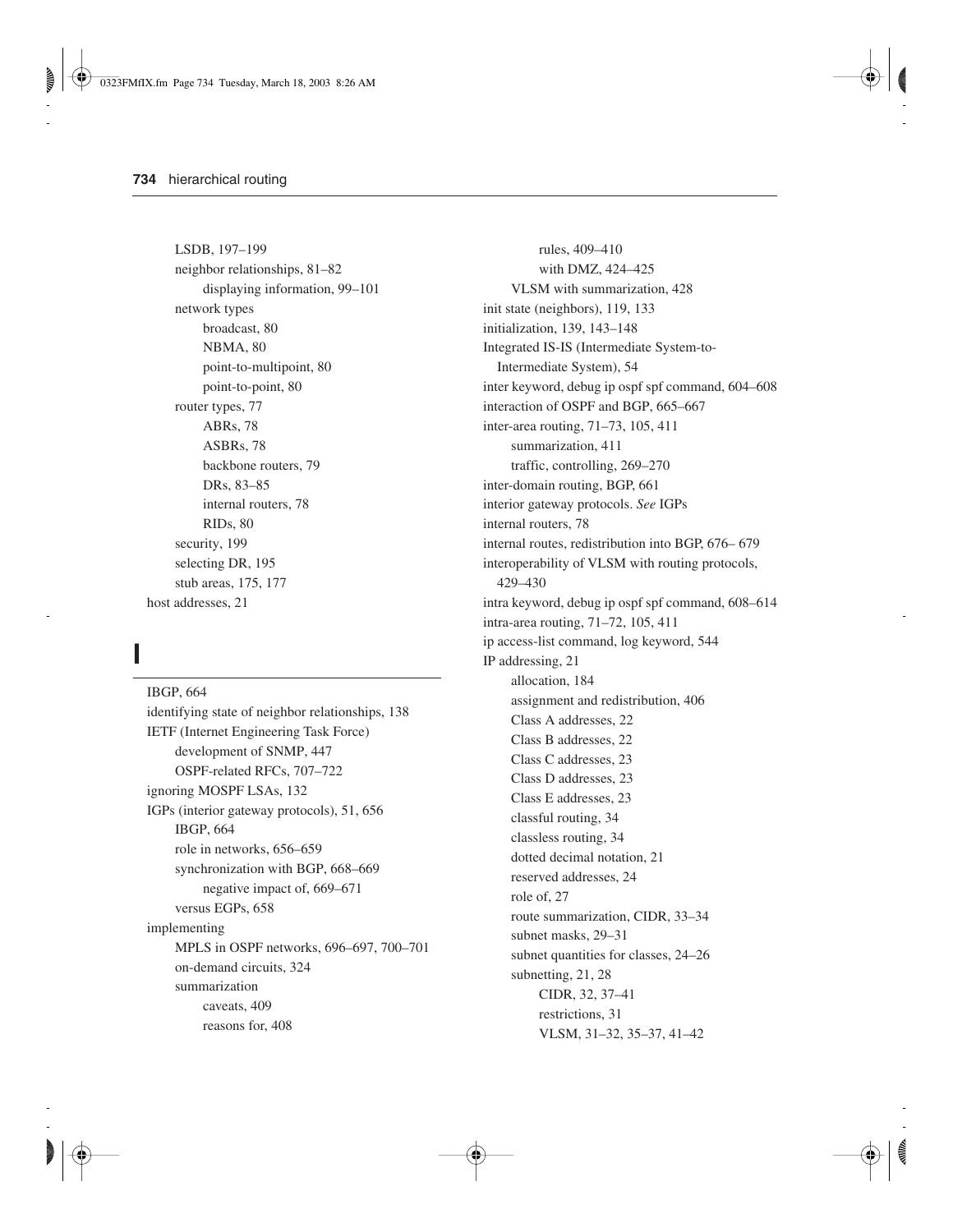ip classless command, 39 ip ospf cost command, 259 ip ospf hello-interval command, 124 ip ospf name-lookup command, 541 ip ospf priority command, 82, 88 ip ospf transmit-delay command, 133 IP packets, data encryption, 478–479 IP prefixes, 38 IP routing versus MPLS, 686 ISDN (Integrated Systems Digital Network), 18 isolating problems with debug commands, 587 "It Depends Rule," 54

# **K-L**

keepalive messages (BGP), 663

labels (MPLS) forwarding, 689 lookup procedure, 695 placement of, 692 structure of MPLS, 691–692 LANs, 16–17 layers of OSI reference model, 7–9 control information, 13 lower layers, 10–12 upper layers, 9 LDPs (label distribution protocols), 696 leased lines, 18 LER (Label Edge Router), 690–691 LIB (Label Information Base), 690 link state acknowledgment packets, 122 link state request packets, 122 link state update packets, 122 links, 103 link-state database, 52, 67 characteristics, 115 DD packets, 120 flooding, 127–128 initialization, 143–148 LSAs, 88–90

synchronization, 116, 119–120 verifying operation, 570–572 viewing, 89–93 link-state routing protocols, 52 distributed maps, 52 IS-IS, 54 link-state database, 67 LSAs, 88, 90 records, 52 viewing, 89–93 SPF, 63 example, 65–66 full versus partial SPF algorithm, 70 functionality, 68 verifying operation of, 70 link-state updates, flooding, 127–128 load balancing, 315 requirements for, 170 load sharing as routing protocol selection criteria, 61 loading state (neighbors), 119, 134 log keyword (ip access-list command), 544 log-adjacency-changes command, 549 logging, SYSLOG, 543–546 neighbor state changes, 548–549 severity levels, 544 timestamping entries, 546 to internal buffer, 546–547 to SYSLOG server, 547 logical hierarchies, 58 longest match rule, 27 longest prefix match rule, 407 loopback addresses, 81 loopback interfaces configuring, 96, 264–266 redistributing, 376, 378–380 lower layers of OSI reference model, 10–12 LSAs, 88–90, 103 ASBR summary LSAs, 108 autonomous system external LSAs, 109 example, 113–116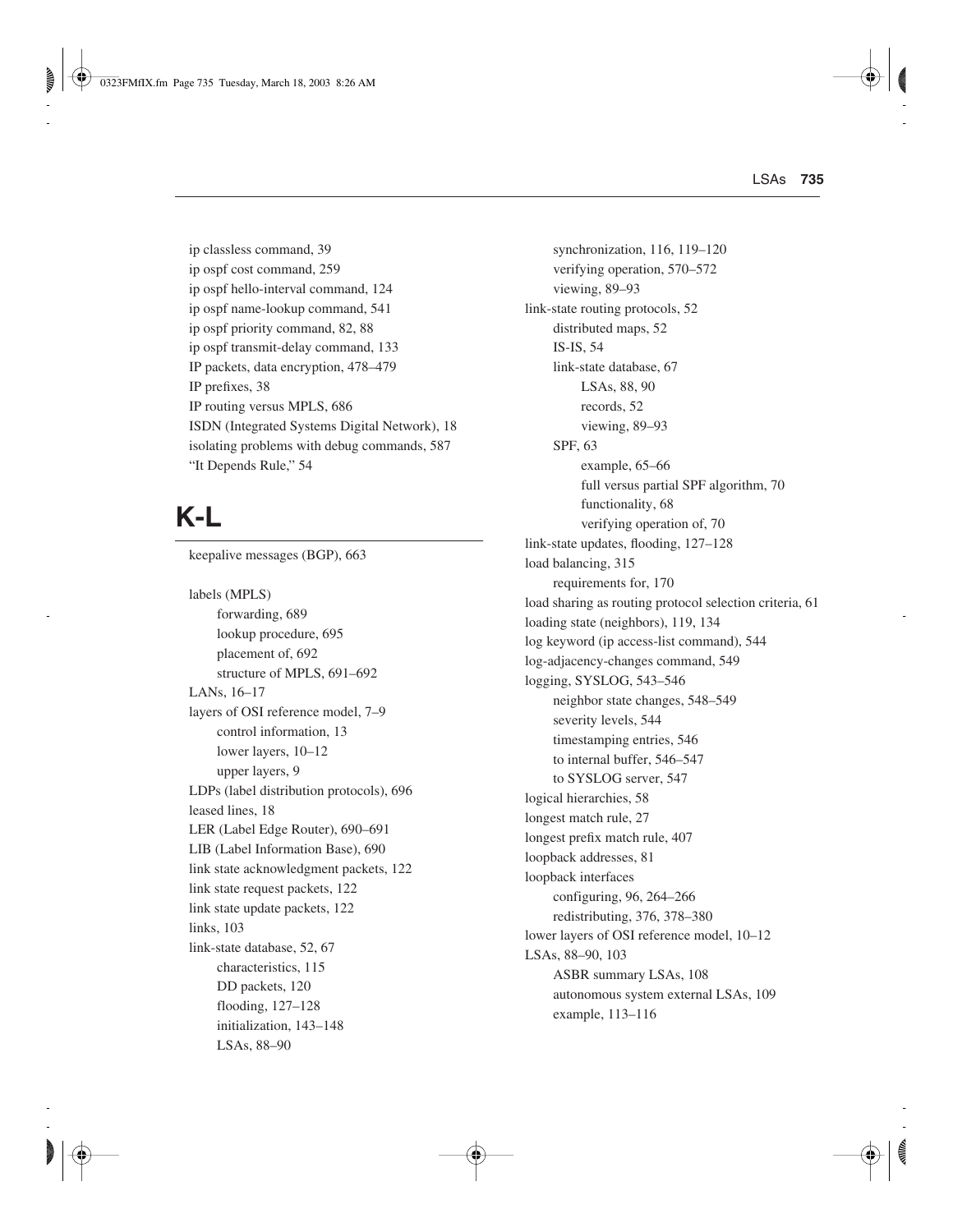external, displaying information, 564–566 flood prevention, 131 group pacing, 128–129 configuring, 130 group-membership, 714 links, 103 MOSPF, ignoring, 132 network, displaying information, 566–568 network LSAs, 105 NSSA LSAs, 110 Opaque, 721–722 Opaque LSAs, 112 packet pacing, 131 retransmissions, altering, 132 router, displaying information, 568–570 router LSAs, 104–105 summary information, displaying, 563–564 summary LSAs, 107 transmission delay, altering, 133 Type 7, filtering, 306 viewing, 89–93

#### LSDB

characteristics, 197 router CPU requirements, 199 router memory requirements, 197–198 shortest path algorithm, 255–256 convergence, 261–263 cost metric, 256–260 DR configuration, 266 loopback interface configuration, 264–266 RID configuration, 264 LSInfinity metric, 711 LSPs (label switch paths), 690 LSRs (label switch routers), 689 –690, 696

### **M**

MAC addresses, 11 manageability as network design goal, 166 managed devices (SNMP), 452 managing OSPF networks, 189

manipulating Hello interval, 124 MD5 neighbor router authentication, 483 configuring, 483–488 configuring on virtual link, 489–491 messages, BGP, 663 methodology of troubleshooting, 533–535 analyzing results, 539 creating an action plan, 539 defining the problem, 537 eliminating possible problems, 538 gathering facts, 537–538 implementing action plan, 539 preparing for network failure, 534–535 reiterate the process, 540 metrics, 49 administrative distance, 341–342 altering, 313–314 as routing protocol selection criteria, 61–62 assigning to redistributed protocols, 354–358 cost, 256–260 altering to control redistribution, 396 for external routes, 267 LSInfinity, 711 MIBs, 453 Cisco MIBs, 459–461 data elements, 453 OIDs, 453 OSPF-related, 462 proprietary, 450 RFC 1252, 711 RFC 1850, 719 monitoring OSPF operation, 541 logging neighbor changes, 548–549 system logging, 543–547 Moore's law, 5 Moore, Gordon, 5 **MOSPF** LSAs, ignoring, 132 RFC 1584, 713 RFC 1585, 714 MPLS (MultiProtocol Label Switching)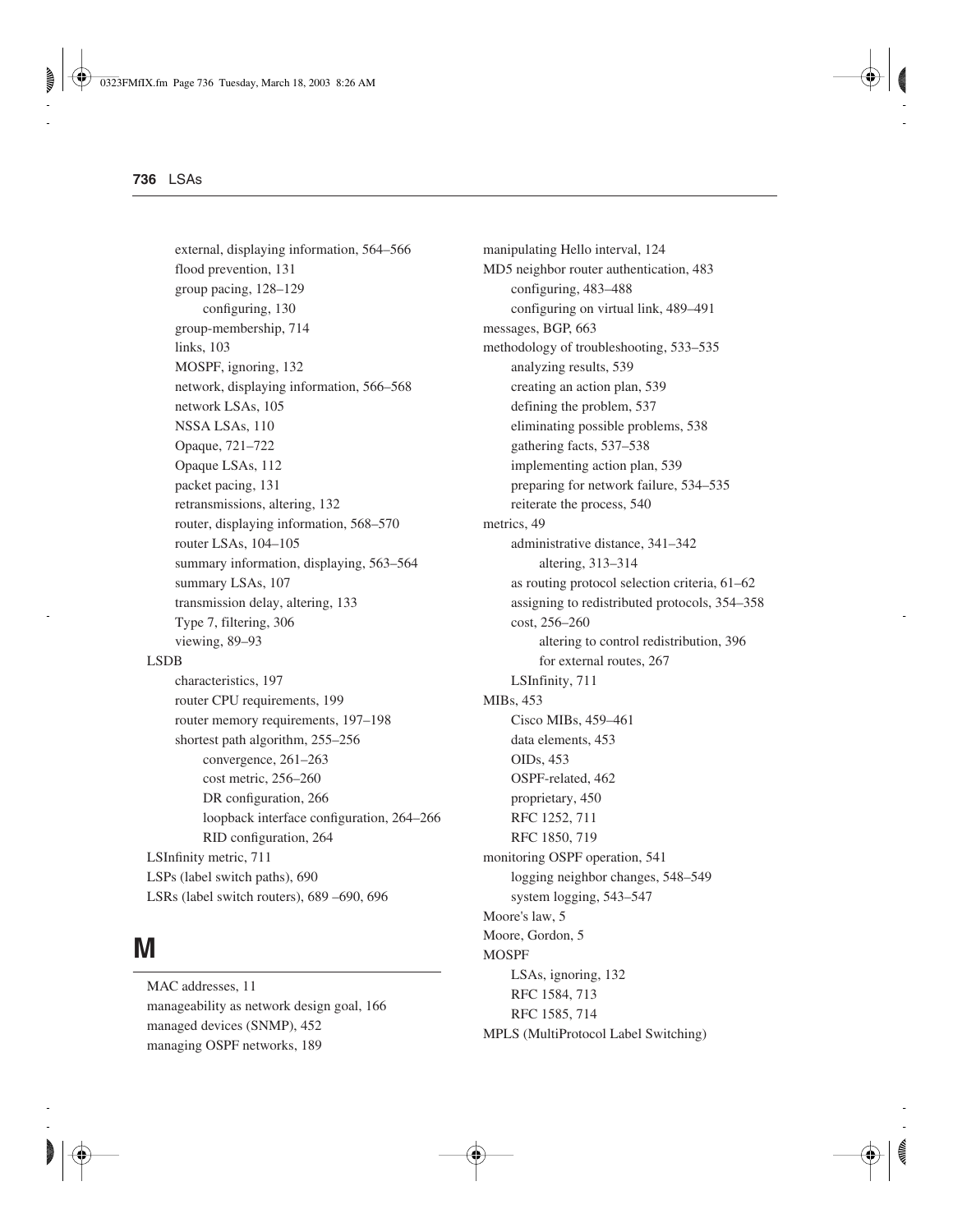benefits of, 686 configuring in OSPF networks, 696–697, 700–701 development of, 684–686 label forwarding, 689 label lookup procedure, 695 label placement, 692 label structure, 691–692 LSRs, 696 overview, 689 router functions, 690 terminology, 690–691 traffic engineering, 693–694 verifying operation, 701–703 versus ATM switching, 687 versus IP routing, 686 multivendor environments as routing protocol seletion criteria, 63 mutual redistribution, 360. *See also* route tagging between EIGRP and OSPF, 384–385 between RIP and OSPF, 375–376, 392

# **N**

naming areas, 204 naming schemes, 186 NBMA networks, 80 OSPF over Frame Relay, 715 necessity of OSI reference model, 6 Neighbor field (Hello packets), 126 neighbor relationships, 81–82. *See also* adjacencies 2-way state, 119 troubleshooting, 156–157 attempt state, 118 displaying information, 99–101 down state, 118 exchange state, 119 exstart state, 119 flooding process, 127–128 full state, 120 Hello process, 123–124

Hello protocol operational variations, 124 packet format, 125–126 init state, 119 troubleshooting, 150–156 loading state, 119 states of, 133–134 identifying, 138 troubleshooting, 149–150 neighbor router authentication, 480 benefits of, 480 configuring, 483–488 configuring on virtual links, 489–491 deploying, 481 MD5, 483 plaintext, 482 neighbors BGP, 662 state changes, logging, 548–549 network addresses, 21 network command, 272 network design, 164 addressing, 180 bit splitting, 184 discontiguous subnets, 185–186 naming schemes, 186 public versus private, 180–181 summarization, 181–182 VLSM, 185 areas, 200 backbone design, 206–207 configuring, 285–288 naming, 204 NSSAs design, 212–214 standard design, 205 stub area design, 207–211 TSA design, 212 tunable parameters, 202–204 broadcast network configuration, 277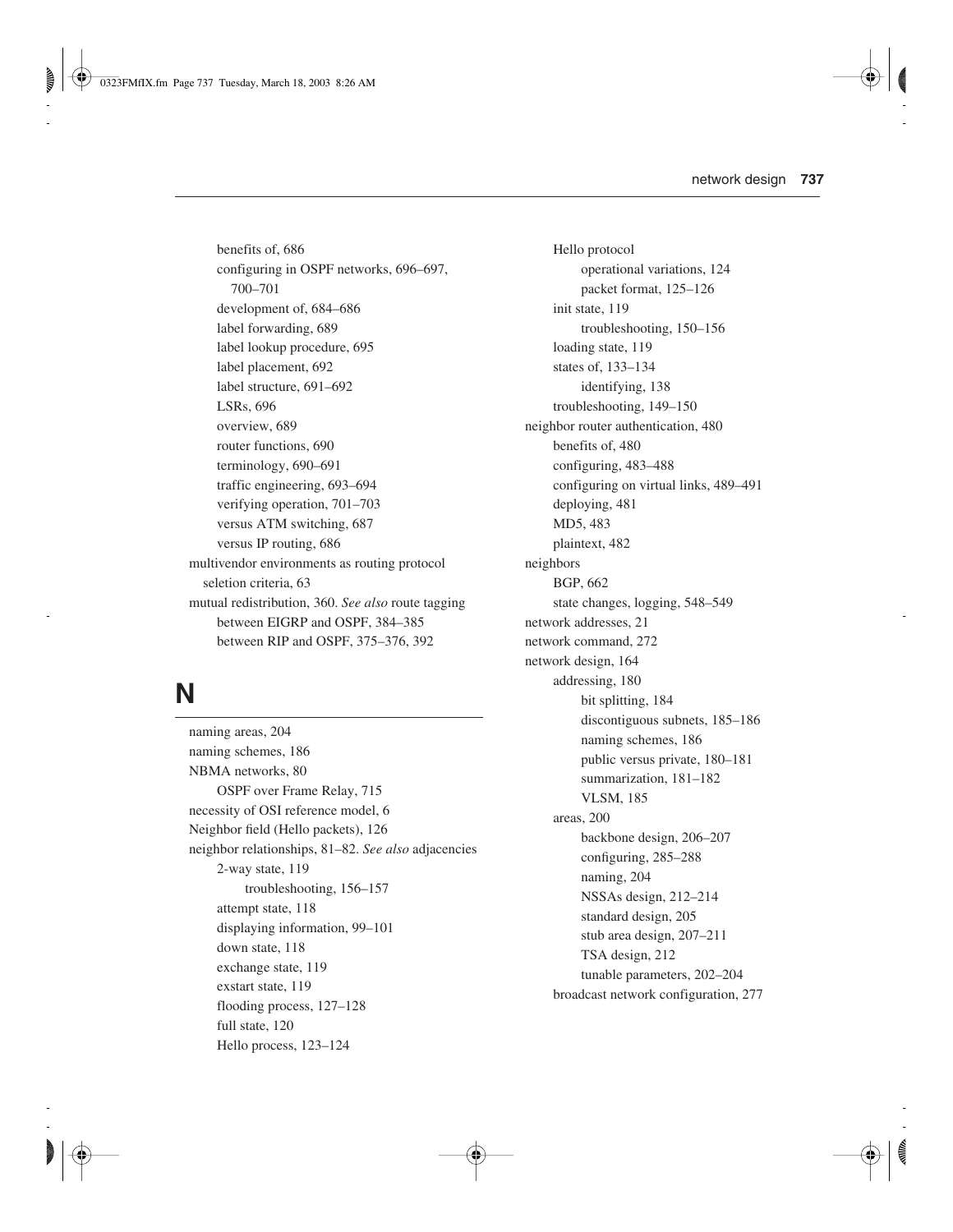goals of adaptability, 166 cost effectiveness, 166 functionality, 165 manageability, 166 scalability, 165–166 hardware provisioning, 186 neighbor command, 230–231 network management, 189 nonbroadcast network configuration, 278 nonbroadcast point-to-multipoint configuration, 231–232 NSSAs, configuring, 297–309 point-to-multipoint network configuration, 279–282 point-to-point network configuration, 283–284 protocol deployment, 187–188 requirements, analyzing, 168–171 scalability, 189–190 selecting network type, 276–277 stub areas, configuring, 289–293 topologies fully meshed, 171 hierarchical, 171–179, 190–199 TSAs, configuring, 294–295 virtual links, 215 connecting to area 0, 216–217 example configuration, 217–222, 229–230 partitioned area 0, 215 network elements, 452 network layer protocols, 11 IP, 16 network LSAs, 105 displaying information, 566–568 network management, 442 SNMP access lists, 462 agents, 452 Cisco MIBs, 459, 461 community strings, 462, 477–478

components of, 447– 449 development of, 447 get request command, 450 managed devices, 452 MIBs, 453 NMSs, 451 system request events, 456, 459 versions of, 450 tools Cisco ConfigMaker, 446 CiscoView, 444–445 CiscoWorks, 445 Network Mask field (Hello packets), 126 network security, 466 assessing need for, 467 Cisco IOS password encryption, 474 data encryption, 478–479 golden rules controlling your secrets, 470 know your weaknesses, 472 limiting scope of access, 472 limiting your trust, 472 physical security, 473 remembering human factors, 471 user passwords, 475 backup configuration files, 476 enable secret passwords, 475 networking IP addressing, 21 CIDR, 32, 37–41 Class A addresses, 22 Class B addresses, 22 Class C addresses, 23 Class D addresses, 23 Class E addresses, 23 classful routing, 34 classless routing, 34 dotted decimal notation, 21 reserved addresses, 24 role of, 27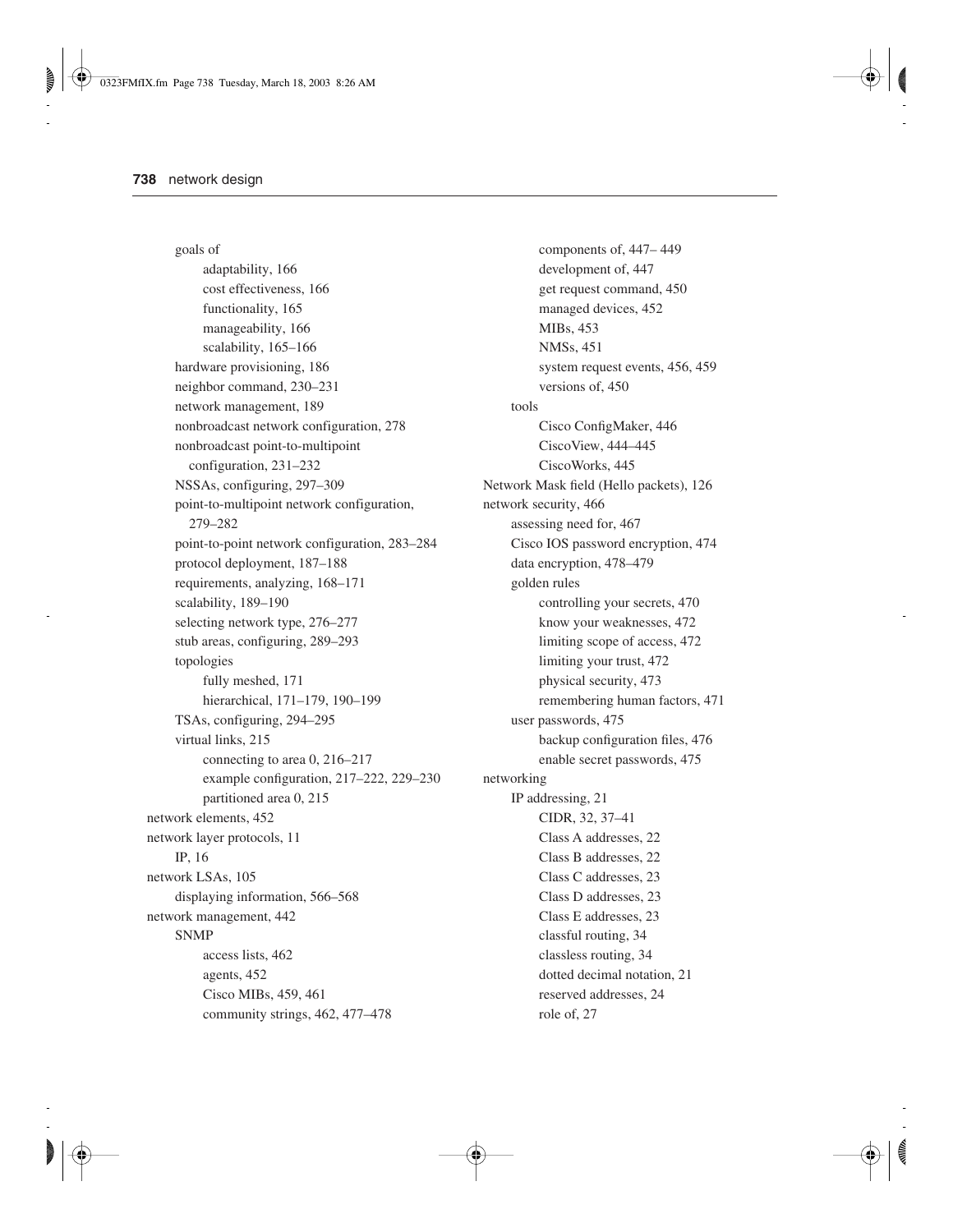route summarization, 33–34 subnet masks, 29–31 subnet quantities for classes, 24–26 subnets, 21 subnetting, 28, 31 VLSM, 31–32, 35–37, 41–42 LANs, 16–17 OSI reference model, 6 control information, 13 layers of, 7–9 lower layers, 10–12 need for, 6 upper layers, 9 WANs, 17–20 nework security golden rules, 467 conducting cost-benefit analysis, 469 documenting security plan, 468–469 identifying your assumptions, 470 know your enemy, 469 next-hop addresses longest prefix match rule, 407 reachability, 671–673 next-hop-self command, 673 NMF (Network Management Framework), SNMP, 447 NMSs (network management systems), 451 nonbroadcast networks, configuring, 278–279 nonbroadcast point-to-multipoint interface configuration, 231–232 normal OSPF areas configuring, 285–288 NSSAs, configuring, 297–309 stub areas, configuring, 289–293 summarization, configuring, 309–313 TSAs, configuring, 294–295 NSSA LSAs, 110 NSSA-external routes, redistribution into BGP, 679 NSSAs configuring, 297–309 designing, 212–214

RFC 1587, 716–717 Type 7 LSA filtering, 306 null authentication on virtual links, 492

## **O**

obtaining external routing information, 73 OIDs (object identifiers), 453 on-demand circuits, 322–324 configuring, 324–328 implementing, 324 Opaque LSAs, 721–722 Opaque LSAs, 112 operation of OSPF monitoring, 541 system logging, 543–546 logging neighbor changes, 548–549 logging to internal buffer, 546–547 logging to SYSLOG server, 547 severity levels, 544 timestamping entries, 546 operational characteristics of OSPF, 69 OSI (open system interconnection) reference model, 6 layers of, 7–9 control information, 13 lower layers, 10–12 need for, 6 relationship to TCP/IP protocol suite, 14 upper layers, 9

#### **P**

Packet length field (Hello packets), 125 packet pacing, 131 displaying queued LSAs, 579 packets, 15 DD, 120, 122 displaying detailed information, 600–601 encapsulation, 13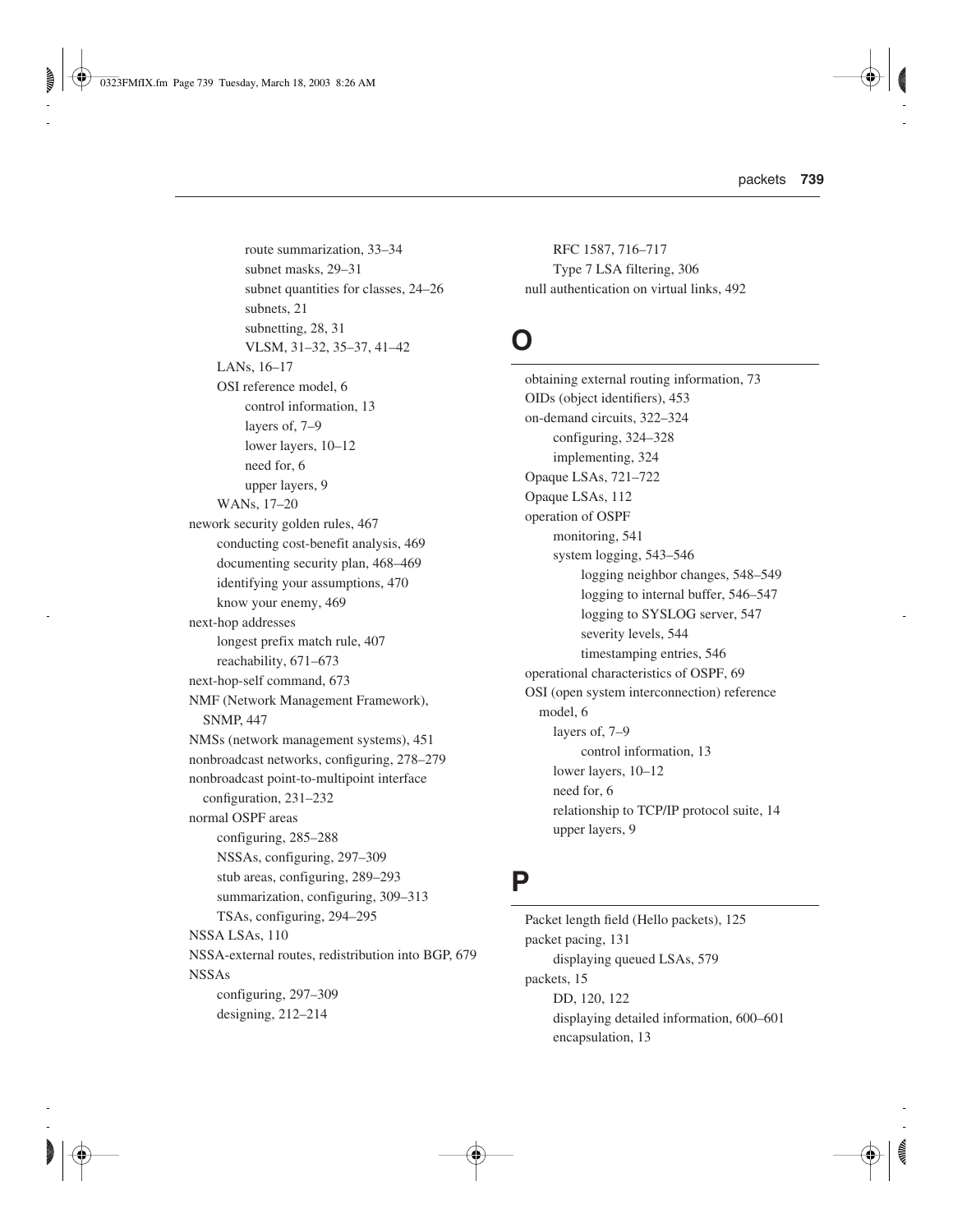forwarding, 49 hello, 122 format, 125–126 initialization process, 139, 143–148 link state acknowledgment, 122 link-state requests, 122 link-state updates, 122 flooding, 127–128 LSAs, 103 ASBR summary LSAs, 108 autonomous system external LSAs, 109 example, 113–116 group pacing, 128–130 group-membership, 714 network LSAs, 105 NSSA LSAs, 110 Opaque, 721–722 Opaque LSAs, 112 packet pacing, 131 router LSAs, 104–105 summary LSAs, 107 partial SPF algorithm, 70 passive interfaces, 321–322 path vector, 663 payload, 13 peer routers, 662 penultimate hops, 697 physical media support as routing protocol selection criteria, 62 pinging networks reachable via summary entries, 418 placement of static routes, 50 of MPLS labels, 692 plaintext neighbor router authentication, 482 point-to-multipoint networks, 80 clarifying PVCs, 136–138 point-to-point networks, 80 policy-based routing, 663

preparing for network failure, 534–535 prepending, 664 presentation layer, 10 preventing LSA flooding, 131 routing loops, 364 with route maps, 385–388 with route tagging, 388–390 routing loops with BGP, 663 private addressing, 180–181 private addressing schemes, summarizing, 424 with DMZ, 424–425 proactive network management, 443 problem-solving process analyzing results, 539 creating an action plan, 539 defining the problem, 537 eliminating possible problems, 538 gathering facts, 537–538 implementing action plan, 539 reiterate the process, 540 processors, Moore's Law, 5 proprietary MIBs, 450 protocols, 14 proven technologies as routing protocol seletion criteria, 63 provisioning hardware, 186 proxy agents, 452 Proxy-PAR, RFC 2844, 722 public addressing, 180–181 PVCs (permanent virtual circuits) clarifying in a point-to-multipoint network, 136–138

#### **R**

reachability, BGP recursive lookup, 671–673 reactive network management, 443 reasons for implementing summarization, 408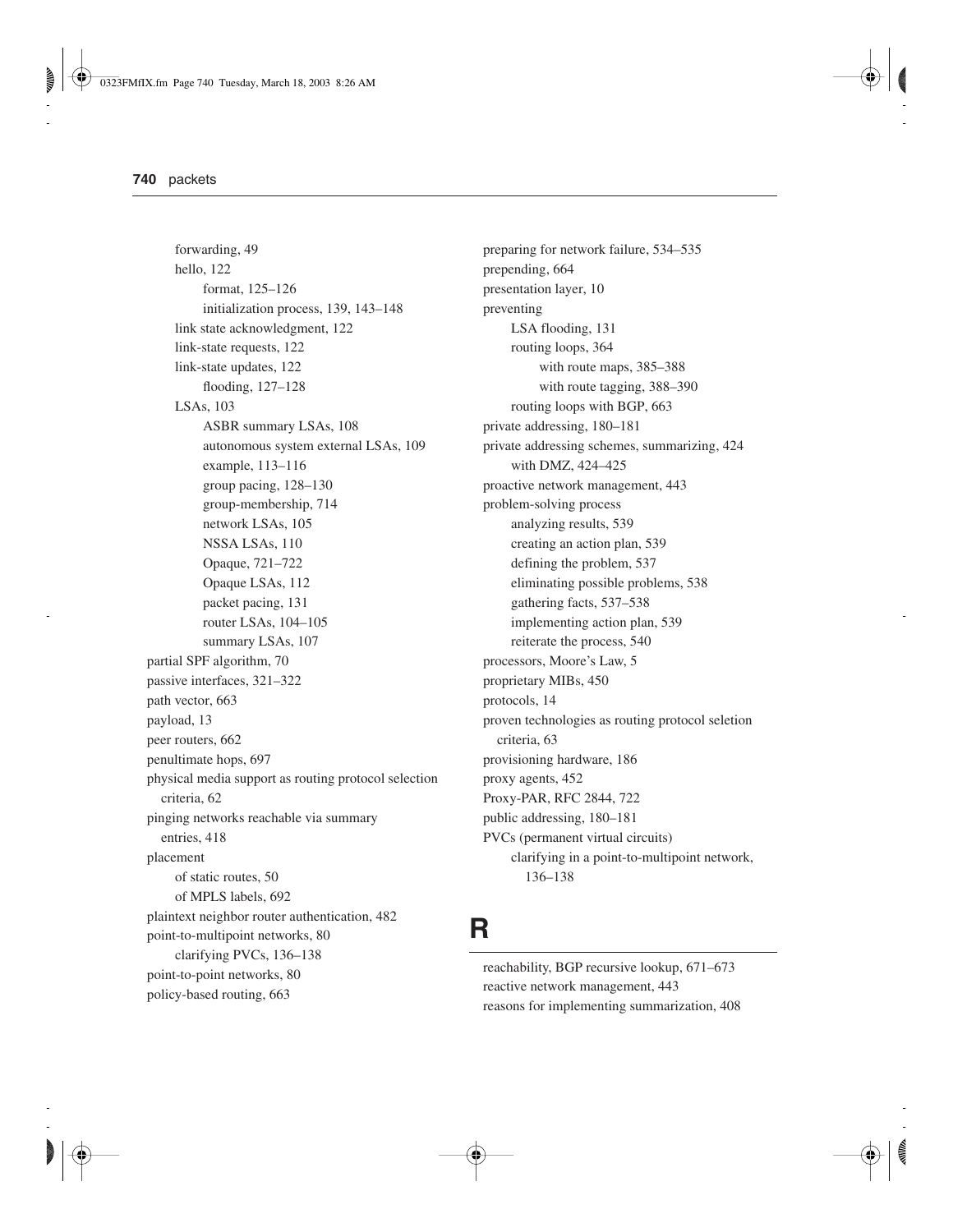recursive routing, 671–673 redistribute command, 343–344, 354 redistribution, 360, 405 administrative distances, 341–342 between EIGRP and OSPF, 380–383 between RIP and OSPF, 366–374 route tagging, 390–391 configuring, 343–344 on connected routes, 376–380 controlling, 396–397 with route filtering, 398 default routes, 347 configuring, 348–353 distribute lists, 398–403 applying, 361–363 external routes, 347 into BGP, 673–676 external routes, 677–679 internal routes, 676–677 NSSA-external routes, 679 loops, avoiding, 364 metrics, assigning, 354–358 mutual redistribution, 360 between EIGRP and OSPF, 384–385 between RIP and OSPF, 392 redistribution between RIP and OSPF, 375–376 reasons for, 340 route maps, 344, 365 preventing routing loops, 385–388 route tagging, 393–395 preventing routing loops, 388–390 rules, 342–343 summary addresses, displaying information, 585 versus summarization, 339 redistribution command, 78, 345–346 reference-bandwidth command, 259 requirements of network design, defining, 169–171 reserved IP addresses, 24 resetting OSPF processes, 586

restricting access to network equipment, 493–500 restrictions for subnetting, 31 of stub area use, 75 RFCs OSPF-related, 707–722 RFC 1131, 709 RFC 1245, 709 RFC 1246, 710–711 RFC 1247, 711 RFC 1248, 711 RFC 1252, 711 RFC 1253, 712 RFC 1364, 712 RFC 1370, 712 RFC 1371, 713 RFC 1403, 713 RFC 1583, 713 RFC 1584, 713 RFC 1585, 714 RFC 1586, 715 RFC 1587, 716–717 RFC 1745, 718 RFC 1765, 718 RFC 1793, 718–719 RFC 1850, 719 RFC 2178, 719 RFC 2328, 719–721 RFC 2370, 721–722 RFC 2676, 722 RFC 2740, 722 RFC 2844, 722 website, 48 RIDs (router IDs), 80 configuring, 264 establishing neighbor relationships, 81–82 RIP (Routing Information Protocol) converting clouds to OSPF areas, 372 redistribution into OSPF, 366–374 mutual redistribution, 392 route tagging, 390–391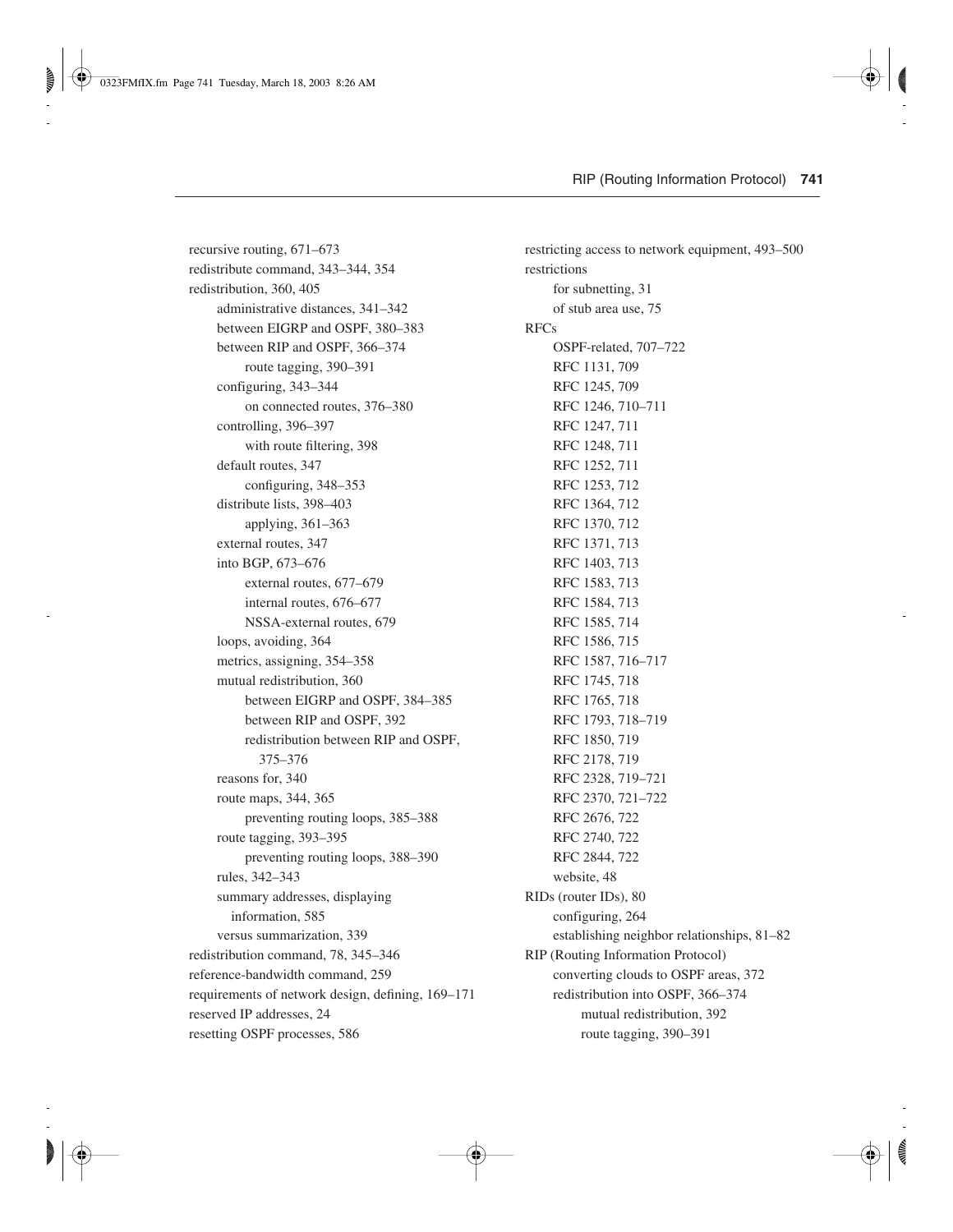RIPE (Réseaux IP Européens), 21, 71 RIPv1, characteristics, 56 role of IP addresses, 27 route aggregation, 42 route maps, 365 configuring, 344 preventing routing loops, 385–388 route oscillation, 363 route summarization, 33–34 route tagging, 393–395 preventing routing loops, 388–390 redistribution between RIP and OSPF, 390–391 route types, external, 267–269 routed protocols, 49 Router ID field (Hello packets), 126 router LSAs, 104–105 displaying information, 568–570 router priority, 88 RouterDeadInterval field (Hello packets), 126 routers adding to networks, 85–88 deploying, case study, 518–529 DRs 83–84 configuring, 266 selection process, 84–85 gateway of last resort, 50 MPLS, 690 neighbor relationships, Hello process, 123–126 routing loops, preventing, 364 on summarized routes, 419 with BGP, 663 with route maps, 385–388 with route tagging, 388–390 routing protocols, 48 distance vector, 55 RIPv1, 56 dynamic, 49 EGPs, 656 role in networks, 656–659

IGPs, 656 role in networks, 656–659 interoperability with VLSM, 429–430 link-state, 52 distributed maps, 52 Integrated IS-IS, 54 link-state database, 67 SPF, 63–70 metrics, 49 selecting, 57 business considerations, 62–63 operational considerations, 57–59 technical considerations, 60–62 routing tables convergence, 51 recursive lookup, 671–673 summarization, 408 caveats, 409 configurations, 411 rules, 409–410 troubleshooting, 410 routing types external, 73 inter-area, 72–73 intra-area, 72 routing updates as routing protocol selection criteria, 61 Rtr Pri field (Hello packets), 126 rules of redistribution, 342–343 of summarization, 409–410

# **S**

scalability, 189–190 as network design goal, 165–166 as routing protocol selection criteria, 62 Secure IOS template case study, 506–517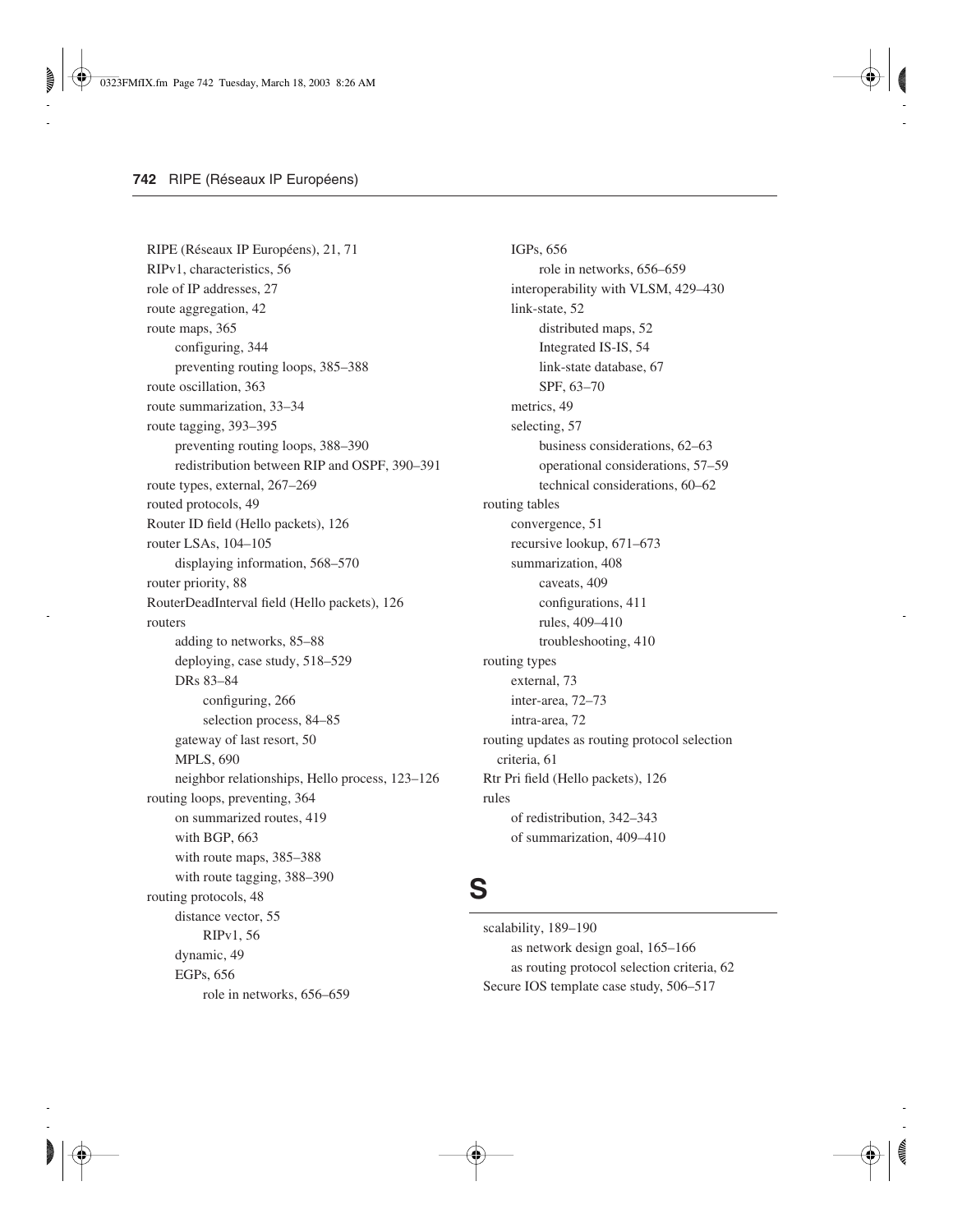security, 466 access lists applying to interfaces, 504 configuring, 501–502 creating, 503 assessing need for, 467 authentication, 479 on virtual links, troubleshooting, 492 user authentication, 504–505 Cisco IOS password encryption, 474 data encryption, 478–479 golden rules, 467 controlling your secrets, 470 cost-benefit analysis, 469 documenting security plan, 468–469 identifying your assumptions, 470 know your enemy, 469 know your weaknesses, 472 limiting scope of access, 472 limiting your trust, 472 physical security, 473 remembering human factors, 471 neighbor router authentication benefits of, 480 configuring, 483–491 deploying, 481 MD5, 483 plaintext, 482 null authentication, configuring, 492 restricting access to network devices, 493–500 SNMP community strings, configuring, 477–478 user passwords, 475 backup configuration files, 476 enable secret passwords, 475 segments, 15 selecting DRs, 84–85, 195 OSPF network type, 276–277 broadcast, 277 nonbroadcast, 278

point-to-multipoint, 279–282 point-to-point, 283–284 routing protocols, 57 business considerations, 62–63 operational considerations, 57–59 technical considerations, 60–62 session layer, 10 SETREQUEST command, 451 severity levels of logging messages, 544 SGMP (Simple Gateway Monitoring Protocol), 447 shortest-path tree, building, 93–95 show frame-relay map command, 137 show ip ospf border-routers command, 555–556 show ip ospf command, 97, 550–553 show ip ospf database asbr-summary command, 560–562 show ip ospf database command, 100, 556–560 show ip ospf database database-summary command, 563–564 show ip ospf database external command, 564–566 show ip ospf database network command, 566–568 show ip ospf database router command, 568–570 show ip ospf database summary command, 570–572 show ip ospf delete command, 572–575 show ip ospf events command, 575–578 show ip ospf flood-list command, 579 show ip ospf interface command, 553–555 show ip ospf maxage-list command, 579 show ip ospf neighbor command, 98, 138, 580–581 show ip ospf neighbor detail, 99 show ip ospf neighbor detail command, 99, 582 show ip ospf stat command, 583–584 show ip ospf summary-address command, 585 show ip ospf virtual-links command, 583 show ip route command, 416 show logging command, 544–545 show memory command, 547 show mpls forwarding-table command, 702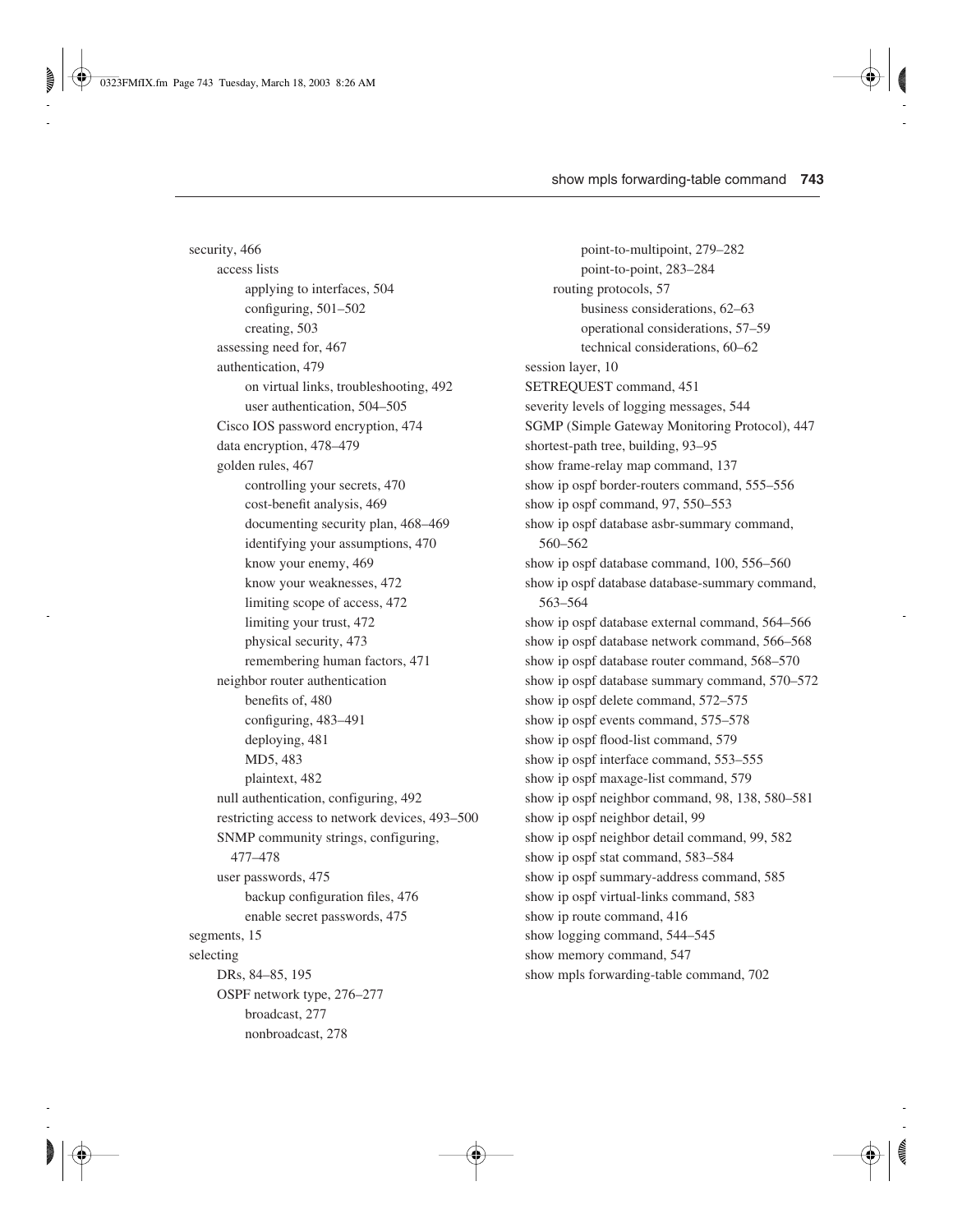```
SNMP (Simple Network Management Protocol)
    access lists, 462
    agents, 452
    community strings, 462
         configuring, 477–478
    components of, 447–449
    development of, 447
    get request command, 450
    managed devices, 452
    MIBs, 453
         Cisco MIBs, 459, 461
         OIDs, 453
         OSPF-related, 462
         RFC 1252, 711
         RFC 1850, 719
    NMSs, 451
    system request events, 456, 459
    versions of, 450
software, NMSs, 451
SONET, 18
SPF (shortest path first) algorithms, 52, 255–256
    candidate database, 93
    convergence, 261
         altering with dead timer, 262
         altering with Hello timer, 261
         altering with SPF timer, 262–263
    cost metric, 256–260
    Dijkstra, Edsger W., 65
    DR, configuring, 266
    example, 65–66
    full versus partial SPF algorithm, 70
    functionality, 68
    loopback interfaces, configuring, 264–266
    RID, configuring, 264
    shortest-path tree, building, 93–95
    verifying operation, 70
SPF timer, effect on convergence, 262–263
standard area design, 205
standards as routing protocol seletion criteria, 63
states of link-state database synchronization, 118
```
states of neighbor relationships, 133–134 static route injection, 665 static routing, 50, 655 Stevens, Richard, 15 structure of MPLS labels, 691–692 stub area stub areas, 75 characteristics, 75 configuring, 208–211, 289–293 designing, 207–211 hierarchical network design, 175–177 restrictions, 75 totally stubby areas, 76 stub networks, 50 subnet masks, 29–31 subnetting, 11, 21, 28 CIDR design guidelines, 37 manual IP prefix computation, 40–41 network validation, 37–38 translation table, 39–40 quantities for network classes, 24–26 restrictions, 31 VLSM, 31–32, 35–36, 41–42 design guidelines, 36–37 interoperability with routing protocols, 429–430 summarized routes, 420–424 summarizing routes, 426–428 suboptimal routing and summarization, 409 summarization, 73, 181–182. *See also* redistribution and IP address assignment, 406 area configuration, 309–313 route design considerations, 411–413 benefits of, 408 caveats, 409 configuring, 411 effects on routing tables, 418–419 external routes, configuring, 414–418 hierarchical addressing schemes, 406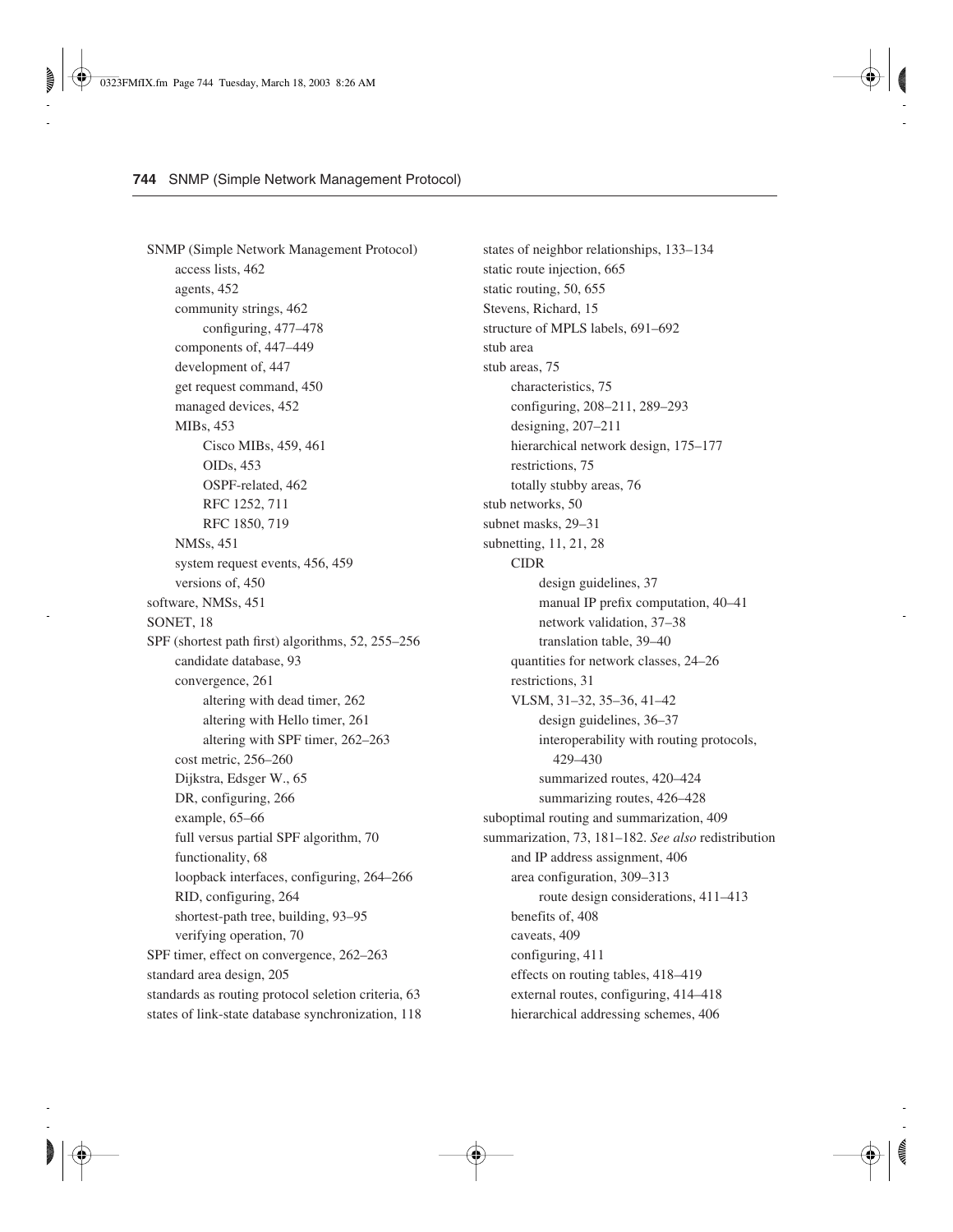implementing, rules, 409–410 inter-area routes, 411 longest prefix match rule, 407 routing loops, preventing, 419 subnetting, 420–424 troubleshooting, 410 with private addressing schemes, 424 with VLSM, 426 caveats, 426–428 implementing, 428 summary LSAs, 107 summary-address command, configuring external route summarization, 416–417 supernetting, 33 38 suppressing syslog message transmission, 132 symptoms of internetwork failure, 535 synchronization BGP, 668–671 flooding process, 127–128 of link-state database, 116, 119–120 syntax redistribute command, 344 redistribution command, 345–346 system logging configuring, 543–546 data and time stamping, 546 logging neighbor changes, 548–549 logging to internal buffer, 546–547 logging to SYSLOG server, 547 performing, 543–546 severity levels, 544 timestamping entries, 546 system request events (SNMP), 456, 459

# **T**

tag swapping, verifying operation, 701–703 tagging routes, 393–395

TCP/IP protocol suite, 14 development of, 14 IP, 16 OSI compliance, 14 segments, 15 TCP, 15 upper layers, 15 timers, effect on convergence dead timer, 262 Hello, 261 SPF timers, 262–263 timestamping debug command output, 589 SYSLOG entries, 546 Token Ring, 17 topological database, 90 topologies, 171 convergence, 51, 67, 261 altering with dead timer, 262 altering with Hello timer, 261 altering with SPF timer, 262–263 as routing protocol selection criteria, 60 fully meshed, 171 hierarchical, 171–173, 190 area design, 174–175 area sizing, 191–192 backbone design, 173 bandwidth usage, 199 calculating areas per ABR, 192 calculating neighbors per router, 194–195 example, 177–179 LSDB, 197–199 security, 199 selecting DR, 195 stub area design, 175–177 LANs, 16–17 link-state database, 67 WANs, 17–20 topology database information, displaying, 556–560 totally stubby areas, 76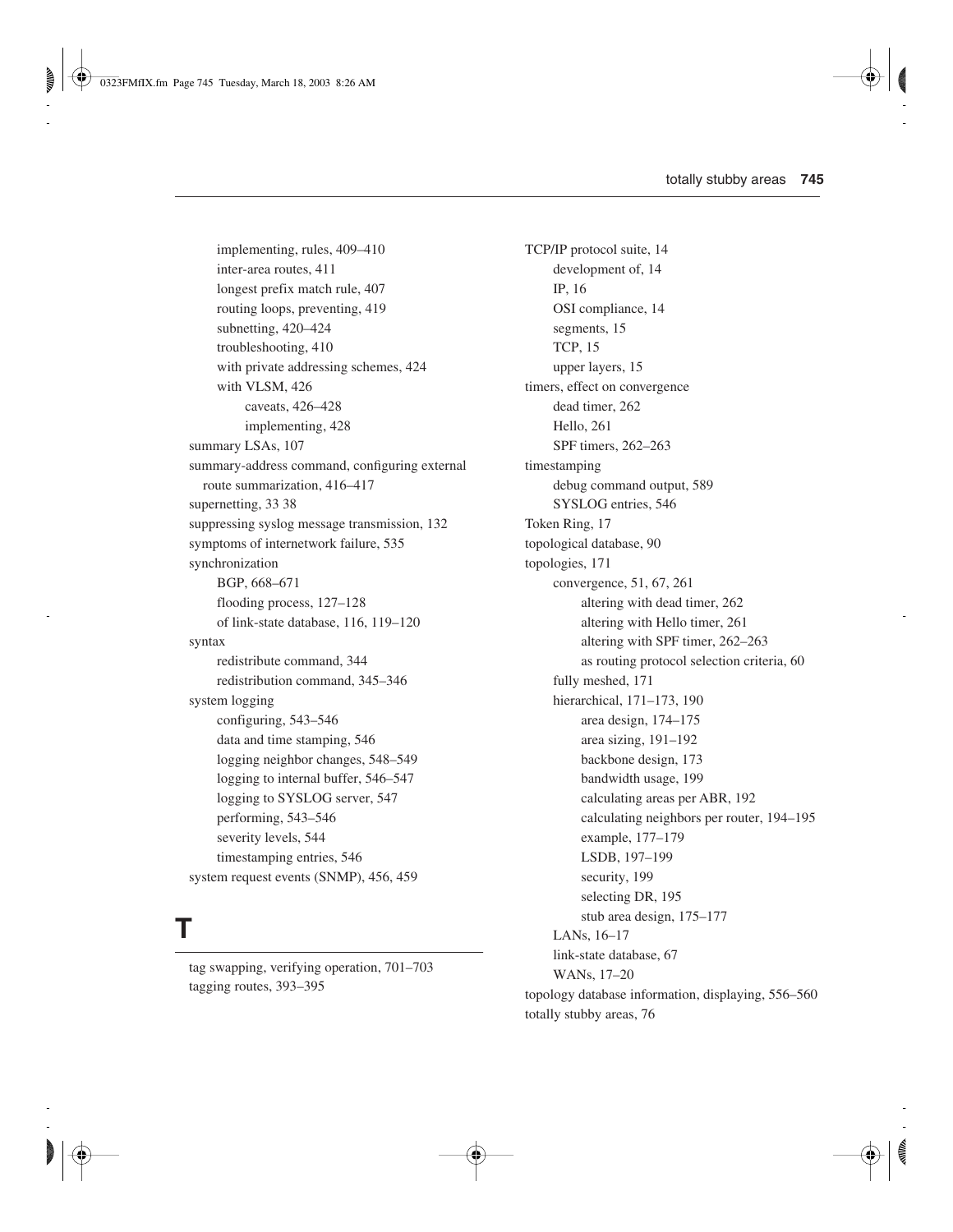traffic, load balancing, 315 traffic engineering, 684 MPLS, 689, 693–694 label forwarding, 689 label lookup procedure, 695 router funtions, 690 terminology, 690–691 traffic-filtering, 501 transparent network communication, 21 transport layer protocols 10 TCP, 15 TRAP command (SNMP), 452 troubleshooting. *See also* troubleshooting commands adjacencies, 136–138 BGP, case study, 680–683 methodology, 533–535 analyzing results, 539 creating an action plan, 539 defining the problem, 537 eliminating possible problems, 538 gathering facts, 537–538 implementing action plan, 539 preparing for network failure, 534–535 reiterate the process, 540 neighbor relationships, 149–150 neighbor stuck in 2-way state, 156–157 neighbor stuck in exchange state, 151–156 neighbor stuck in exstart state, 151–156 neighbor stuck in init state, 150–151 summarization, 410 virtual links, authentication, 492 troubleshooting commands clear ip ospf, 585 clear ip ospf counters, 585–586 clear ip ospf process, 586 clear ip ospf redistribution, 587 show ip ospf, 550–553 show ip ospf border-routers, 555–556 show ip ospf database, 556–560

show ip ospf database asbr-summary, 560–562 show ip ospf database external, 564–566 show ip ospf database network, 566–568 show ip ospf database router, 568–570 show ip ospf database summary, 570–572 show ip ospf delete, 572–575 show ip ospf events, 575–578 show ip ospf flood-list, 579 show ip ospf interface, 553–555 show ip ospf maxage-list, 579 show ip ospf neighbor, 580–581 show ip ospf neighbor detail, 582 show ip ospf stat, 583–584 show ip ospf summary-address, 585 show ip ospf virtual-links, 583 TSAs configuring, 294–295 designing, 212 tuning OSPF administrative distance, 313–314 default routes, 318–321 ECMP, 315–318 load balancing, 315 passive interfaces, 321–322 two-way communication, exchange process, 126–127 Type 1 LSAs, 104 Type 1 routes, 267 Type 2 LSAs, 105 Type 2 routes, 267 Type 3 LSAs, 107 Type 4 LSAs, 108 Type 5 LSAs, 109 Type 6 LSAs, 110 Type 7 LSAs, filtering, 306 Type 9 LSAs, 112 Type 10 LSAs, 113 Type 11 LSAs, 113 Type E1 routes, 347 Type E2 routes, 347 types of LSAs, 103